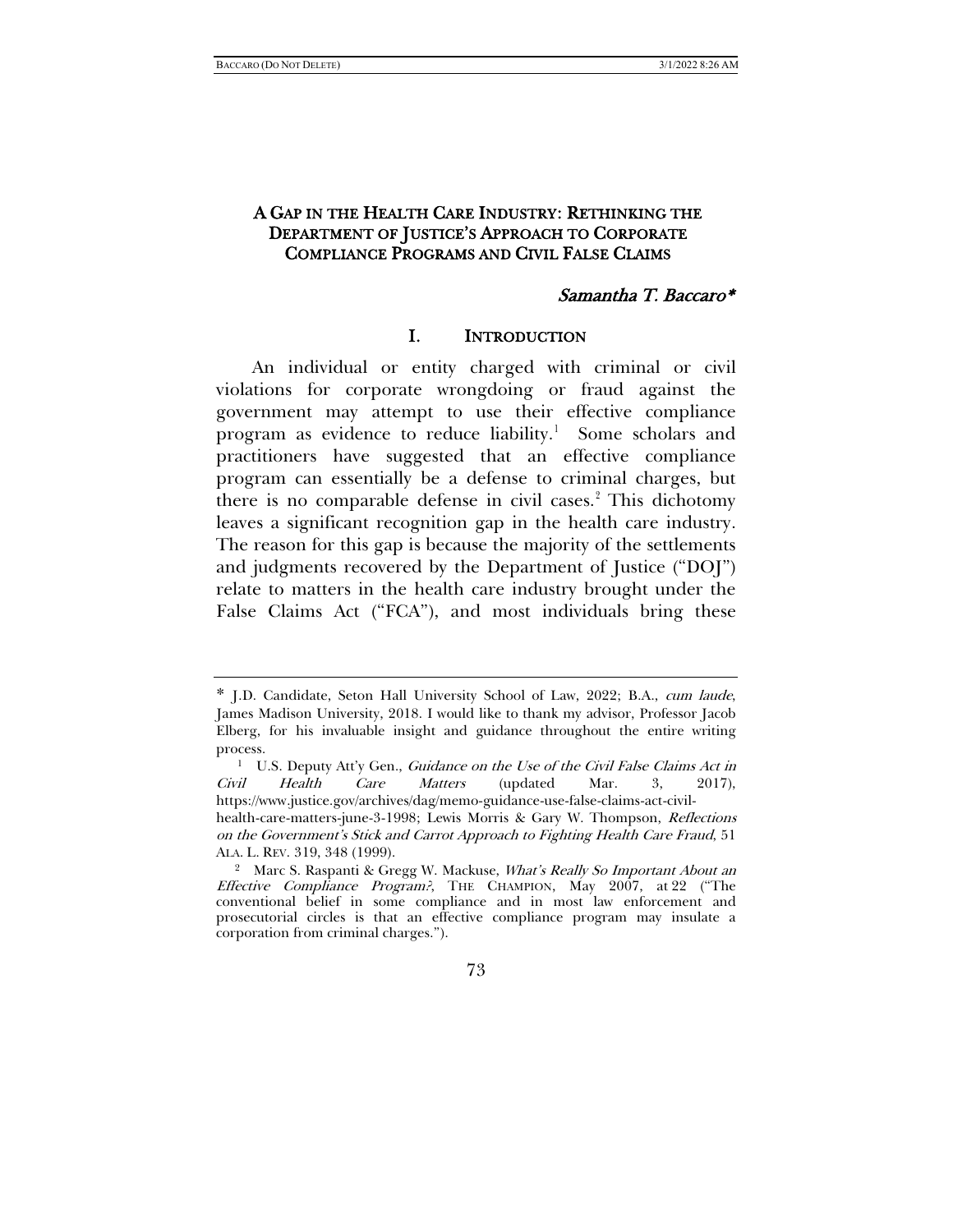<span id="page-1-7"></span><span id="page-1-6"></span>claims civilly. $3,4$  $3,4$  $3,4$  The FCA is a series of federally enacted statutes to address fraud against the government.<sup>[5](#page-1-2)</sup> A person or entity violates the FCA when they falsely obtain "money from the government or [are] improperly relieved from paying money to the government."[6](#page-1-3)

Advocating for a compliance program defense in criminal investigations creates an inconsistency in the law for civil investigations. The current framework does not further the DOJ's goal, particularly in the health care industry, of deterring and preventing fraud before it occurs.<sup>[7](#page-1-4)</sup> The current framework also does not enable the DOJ to use the FCA to its full potential as their primary weapon for fighting fraud against the government.[8](#page-1-5) Part II of this Comment sets out the history of the FCA, an overview of corporate responsibility, how companies have relied on their corporate compliance programs in reducing criminal charges, and how the DOJ currently approaches civil claims under the FCA. Part III discusses how the differences in

<span id="page-1-0"></span><sup>&</sup>lt;sup>3</sup> Justice Department Recovers Over \$3 Billion from False Claims Act Cases in Fiscal Year 2019, U.S. DEP'T. OF JUST. (Jan. 9, 2020), *Fear* 2019, U.S. DEP'T. OF JUST. (Jan. 9, 2020), https://www.justice.gov/opa/pr/justice-department-recovers-over-3-billion-falseclaims-act-cases-fiscal-year-2019 (stating that more than \$3 billion in settlements and judgments was obtained by the government from fraud and false claims against them and, of that amount, \$2.6 billion involved matters relating to the health care

<span id="page-1-1"></span>industry).<br><sup>4</sup> See Victor E. Schwartz & Phil Goldberg, Carrots and Sticks: Placing Rewards as Well as Punishment in Regulatory and Tort Law, 51 HARV. J. LEGIS. 315, 338 (2014).

<span id="page-1-2"></span><sup>&</sup>lt;sup>5</sup> Jim Moye, Are We Bulletproof?: A Defensive Business Strategy to Protect Health Care Companies from False Claims Act Litigation and Corporate Integrity Agreements, 41 U. BALT. L. F. 24, 28 (2010); see Katheryn Ehler-Lejcher, The Expansion of Corporate Compliance: Guidance for Health Care Entities, 25 WM. MITCHELL L. REV. 1339, 1372 (1999) (noting that the FCA was first enacted in 1863 to aid the defense industry in fighting fraud but was later revived to address all

industries).<br>
<sup>6</sup> 31 U.S.C. § 3729; Morris & Thompson, *supra* note [1,](#page-0-2) at 328.<br>
<sup>7</sup> Lustice Department Recovers Over \$3 Billion from False Cl

<span id="page-1-4"></span><span id="page-1-3"></span><sup>&</sup>lt;sup>7</sup> Justice Department Recovers Over \$3 Billion from False Claims Act Cases in Fiscal Year 2019, U.S. DEPT. OF JUST. (January 2020),  $\Gamma$ [anuary] https://www.justice.gov/opa/pr/justice-department-recovers-over-3-billion-falseclaims-act-cases-fiscal-year-2019 (stating that "the significant number of settlements and judgments obtained over the past year demonstrate the high priority this administration places on deterring fraud against the government").

<span id="page-1-5"></span><sup>&</sup>lt;sup>8</sup> S. REP. NO. 99-345, at 2 (1986), reprinted in 1986 U.S.C.C.A.N. 5266, 5266; see Morris & Thompson, supra not[e 1,](#page-0-2) at 327.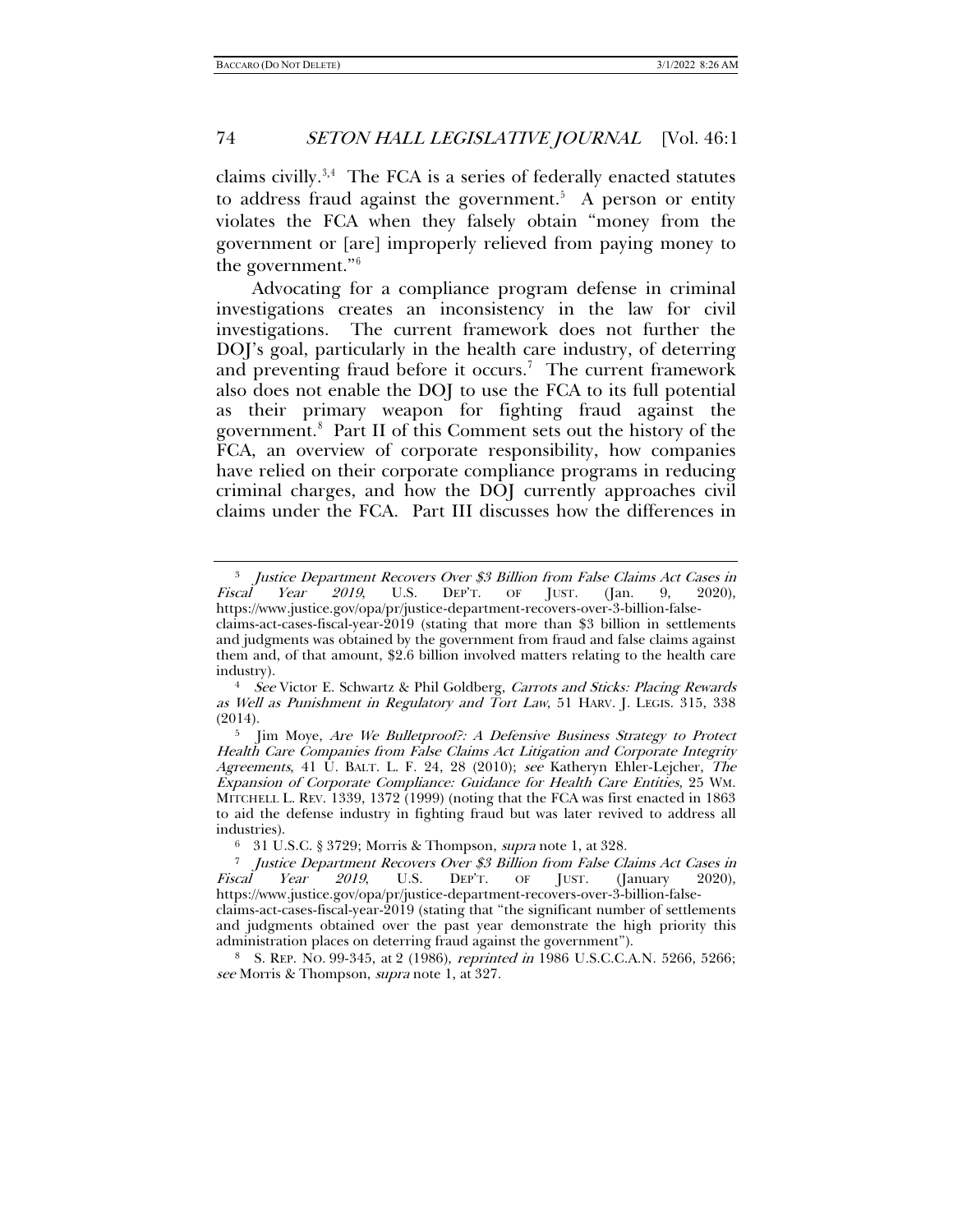criminal and civil charges impact the health care field as the industry with the largest number of claims brought under the FCA. Part IV provides a solution by suggesting effective compliance programs as an affirmative defense to civil charges. Part IV also discusses what factors would constitute an effective compliance program. Finally, Part IV addresses the opposition to this new framework.

This comment will argue that the issue in supporting compliance programs as a defense to corporate criminal charges is that it leaves out the widely brought claims from the health care industry under the civil FCA. This paper concludes that individuals should support an argument for an affirmative compliance defense for civil cases, like criminal cases. The DOJ should use its discretionary authority to initiate a new policy that allows companies facing civil liability under the FCA to present evidence of its effective compliance program as an absolute defense to the fines and penalties.

#### II. BACKGROUND

#### A. History of the False Claims Act

Congress first signed the FCA into law in 1863 to address fraud against the government during the Civil War. $^9$  $^9$  The law was largely unused until its revival in 1986 when Congress strengthened the statute due to escalating fraud against the government.<sup>10</sup> Congress first enacted the broadly written FCA to be used for fraud against the military, but it eventually became the government's primary tool to fight fraud against all federally funded programs.<sup>11</sup> In response to increased Medicare and Medicaid fraud, the DOJ began using the FCA to combat health care fraud.<sup>[12](#page-2-3)</sup> The FCA prohibits frauds including, but not limited

<span id="page-2-0"></span><sup>&</sup>lt;sup>9</sup> S. REP. No. 99-345, at 4 (1986), *reprinted in* 1986 U.S.C.C.A.N. 5266, 5269. The law was passed in response to contractor fraud against the Union Army during the Civil War.

<sup>10</sup> Morris & Thompson, supra note [1,](#page-0-2) at 328.

<span id="page-2-2"></span><span id="page-2-1"></span><sup>&</sup>lt;sup>11</sup> S. REP. NO. 99-345, at 9 (1986), *reprinted in* 1986 U.S.C.C.A.N. 5266, 5273; Morris & Thompson, *supra* note 1, at 327.

<span id="page-2-3"></span> $12$  *See* Peterson v. Weinberger, 508 F.2d 45, 52 (5th Cir. 1975) (holding that the government directly or indirectly pays for claims of Medicare and Medicaid, thus triggering liability under the FCA for false claims to those programs); Morris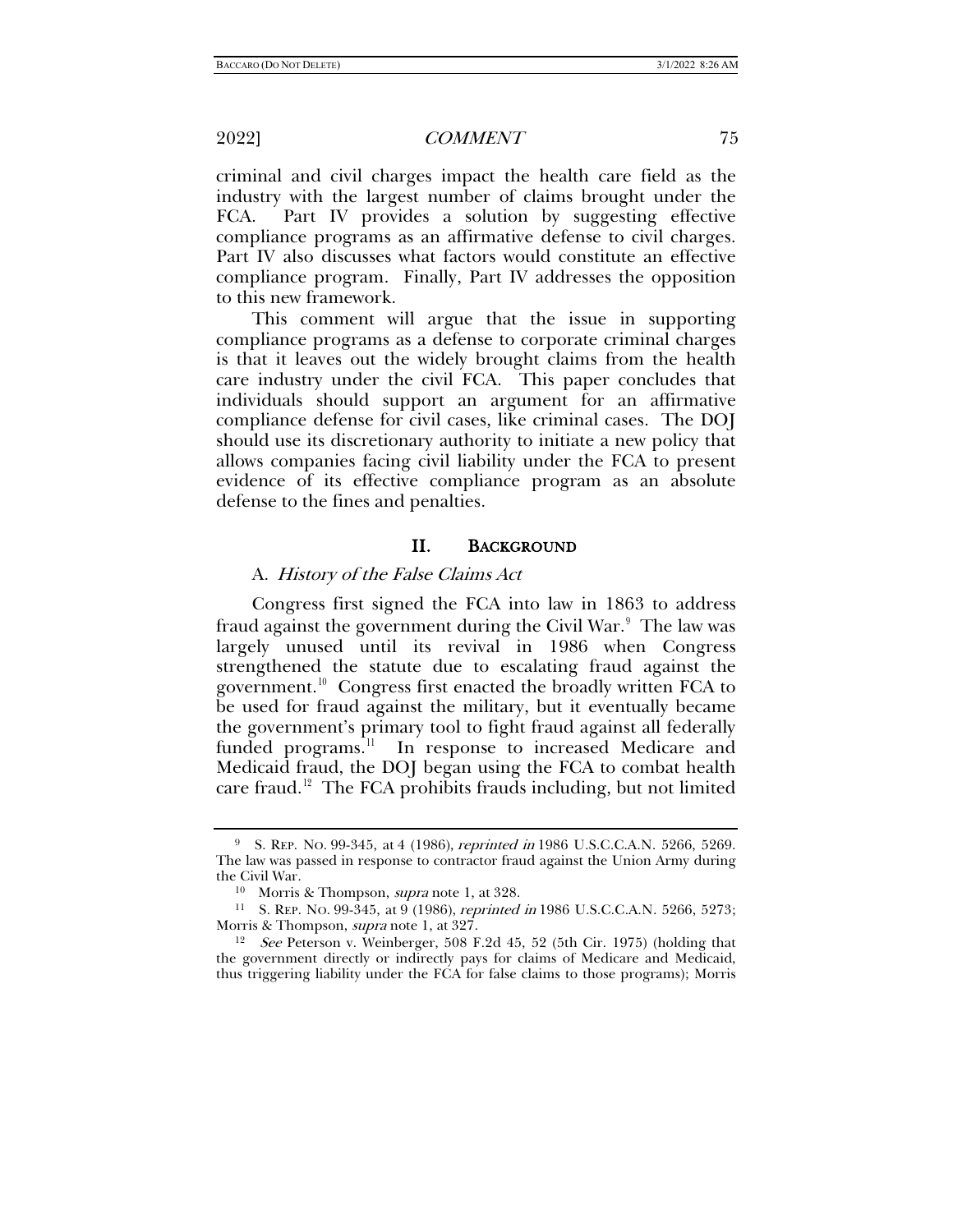to: (1) knowingly submitting, or causing to be submitted, to the federal government a false or fraudulent claim for payment; (2) knowingly using, or causing to be used, a false record or statement to get a false or fraudulent claim paid by the government; (3) conspiring with others to get a false or fraudulent claim paid by the government; and (4) knowingly using, or causing to be used, a false record or statement to conceal, avoid or decrease an obligation to pay or transmit money or property to the government ("reverse false claim").<sup>[13](#page-3-1)</sup>

<span id="page-3-0"></span>Under the FCA, both the DOJ and private individuals may bring an action on behalf of the federal government.<sup>14</sup> Individuals, usually employees of a company, may bring qui tam suits under the FCA, which allow private parties, or "relators" to allege FCA violations on behalf of the government and share in any recovery.<sup>15</sup> When a party files a qui tam complaint, the DOJ launches an investigation into the alleged acts and decides whether to intervene.<sup>16</sup> If the DOJ decides to intervene, it becomes the primary prosecutor on the case, while the relator remains a party.<sup>[17](#page-3-5)</sup> The FCA imposes heightened penalties per violation, treble damages, and debarment as methods to deter illegal conduct.<sup>[18](#page-3-6)</sup> The relator also receives an award for bringing the fraudulent acts to the DOJ's attention and may receive up to 25% of the award if the government intervenes and up to 30% if the government does not intervene.<sup>19</sup> One of the main goals of the 1986 amendments was to enhance the qui tam provision of the law because Congress believed there should be a "coordinated effort" between the government and the relator to oppose those defrauding federal funds.<sup>20</sup> Relators started

<span id="page-3-1"></span><sup>&</sup>amp; Thompson, supra not[e 1,](#page-0-2) at 327.

<sup>13</sup> 31 U.S.C. § 3729(a)(1)-(7).

<span id="page-3-3"></span><span id="page-3-2"></span><sup>14</sup> See 31 U.S.C. § 3730(a)–(b); Fixing the False Claims Act: The Case for Compliance-Focused Reforms, U.S. CHAMBER INST. FOR LEGAL REFORM, 6 (2013), https://instituteforlegalreform.com/research/fixing-the-false-claims-act-the-case-for-

<sup>&</sup>lt;sup>15</sup> Morris & Thompson, *supra* note [1,](#page-0-2) at 329.<br><sup>16</sup> Compliance-Focused Reforms, *supra* note [14.](#page-3-0)<br><sup>17</sup> 31 U.S.C. § 3730(c); *see* Compliance-Focused Reforms, *supra* note 14.<br><sup>18</sup> Schwartz & Goldberg, *supra* note [4,](#page-1-6) at 3

<span id="page-3-8"></span><span id="page-3-7"></span><span id="page-3-6"></span><span id="page-3-5"></span><span id="page-3-4"></span><sup>&</sup>lt;sup>20</sup> See S. REP. No. 99-345, at 2 (1986), as reprinted in 1986 U.S.C.C.A.N. 5266, 5266–67.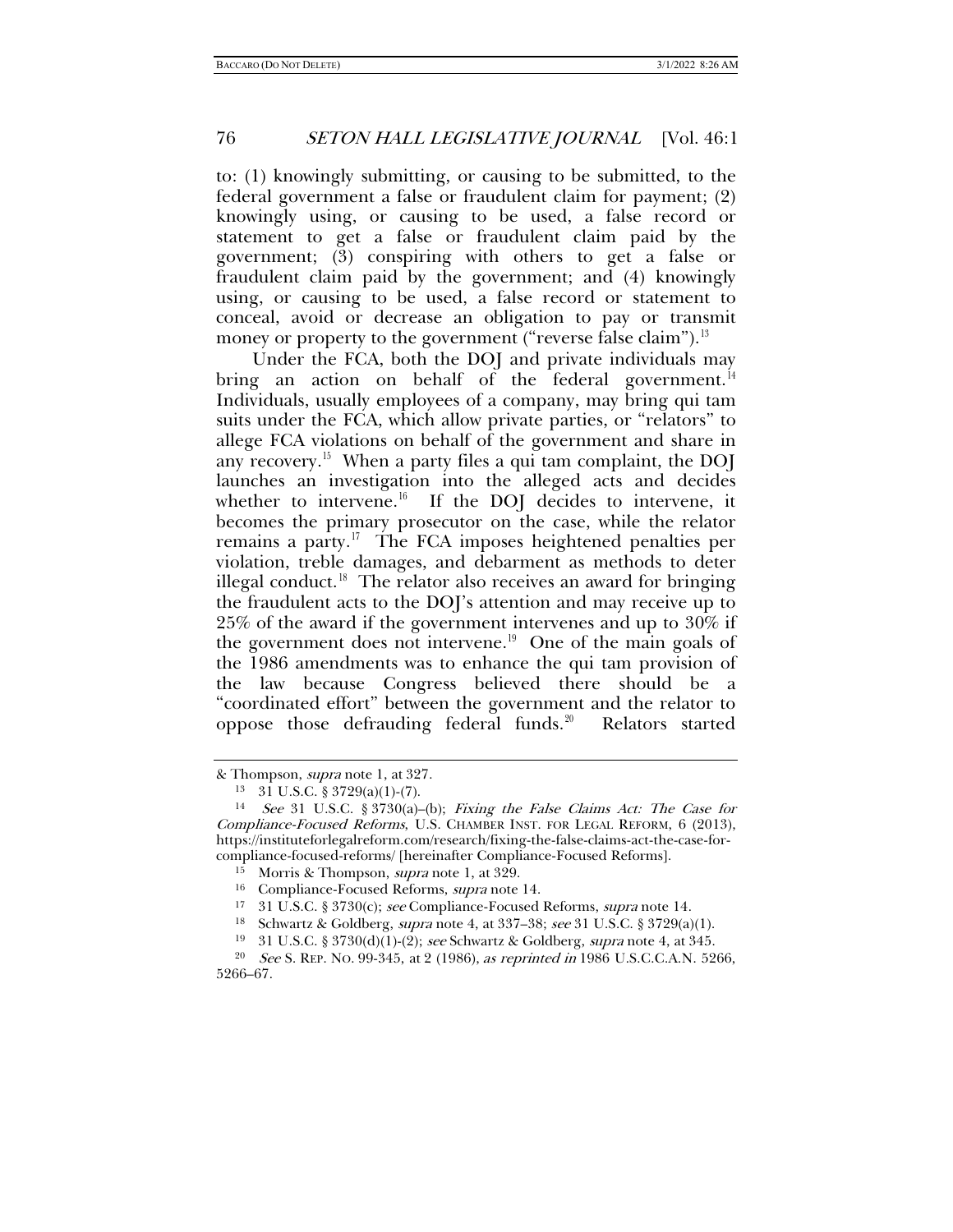responding to Congress' action, and the number of qui tam suits increased each year.<sup>21</sup> Notably, anti-fraud efforts in the health care industry became law enforcement's primary focus, with public policymakers and private citizens increasingly seeking to join these efforts. $22$  By 1996, most parties bringing qui tam suits were bringing claims against health care providers, and these kinds of claims continue to be the majority today. $23$ 

#### B. Corporate Responsibility

Traditionally, under the doctrine of respondeat superior, corporations can be held vicariously liable for employee misconduct.<sup>[24](#page-4-3)</sup> Illegal actions by the agents of a corporation, within the scope of their employment, may be imputed to the corporation either criminally or civilly.<sup>[25](#page-4-4)</sup> Even in situations where the employee's actions were explicitly forbidden by the corporation or were contrary to corporate policy, the corporation can still be held liable.<sup>26</sup> Thus, under the current law, a corporation with an effective compliance program can do

<sup>23</sup> Morris & Thompson, *supra* note [1,](#page-0-2) at 330.<br><sup>24</sup> See Restatement (Third) of Agency § 7.07 (Am. Law Inst. 2006).<br><sup>25</sup> N.Y.C. & H.R.R. Co. v. United States, 212 U.S. 481, 493–94 (1909) (holding

<span id="page-4-4"></span><span id="page-4-3"></span><span id="page-4-2"></span><span id="page-4-1"></span><span id="page-4-0"></span>that tort doctrine of respondeat superior, which holds a corporation liable for actions of its agent within scope of employment, can render corporation criminally liable); Lake Shore & M.S.R. Co. v. Prentice, 147 U.S. 101, 109 (1893) (holding that for acts done by agents of corporation, in course of employment, corporation is responsible to same extent an individual is responsible under similar circumstances).<br><sup>26</sup> Kevin B. Huff, *The Role of Corporate Compliance Programs in Determining* 

<span id="page-4-6"></span><sup>&</sup>lt;sup>21</sup> Morris & Thompson, *supra* note [1,](#page-0-2) at 329.

Morris & Thompson, *supra* note [1,](#page-0-2) at 329–30.

<span id="page-4-5"></span>Corporate Criminal Liability: A Suggested Approach, 96 COLUM. L. REV. 1252, 1259 (1996); see e.g., United States v. Twentieth Century Fox Film Corp., 882 F.2d 656, 660 (2d Cir. 1989) (holding that no matter how extensive a corporation's compliance program is, corporation is not immune from liability when an employee fails to comply with the law); United States v. Automated Medical Labs., Inc., 770 F.2d 399, 407 (4th Cir. 1985) (stating that a corporation would still be held liable even when employee's actions were "contrary to corporate policy"); United States v. Basic Constr. Co., 711 F.2d 570, 573 (4th Cir. 1983) (noting that corporation may still be held liable for employee's illegal acts, even if such acts were "against corporate policy or express instructions"). The Restatement notes that even an employee's unauthorized conduct is still within the scope of employment. Restatement (Second) of Agency § 230 (Am. Law Inst. 1958) ("An act, although forbidden[] . . . may be within the scope of employment.").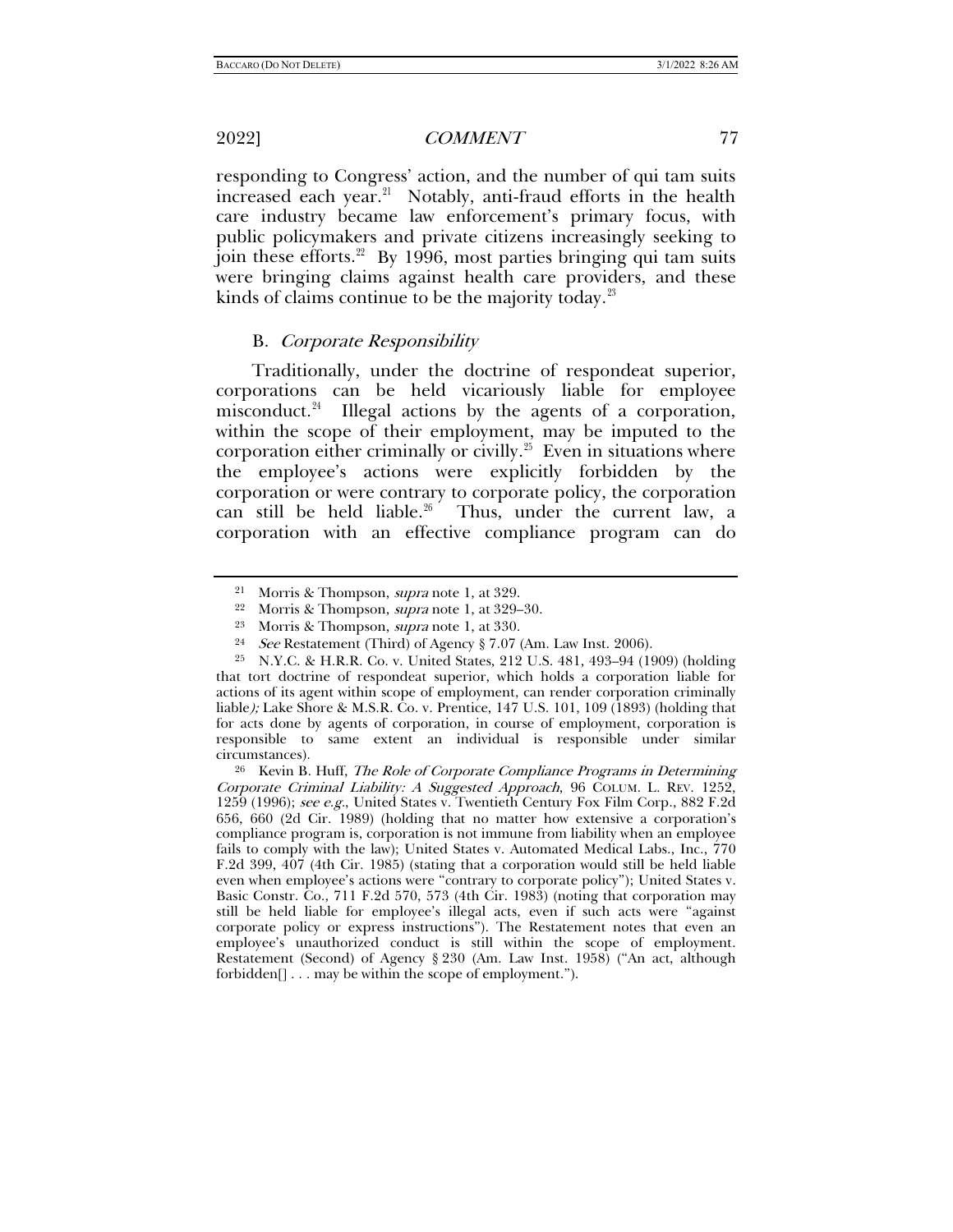everything right but is still not immune from liability for an employee's wrongful actions.<sup>[27](#page-5-0)</sup> This system provides little incentive for corporations to effectively regulate their employees' conduct and fails to reward compliance programs.<sup>28</sup>

#### <span id="page-5-6"></span>C. The DOJ's Approach to Criminal Charges

For criminal prosecutions of noncompliance, there is a clearly defined and detailed framework surrounding rewards for compliance programs, cooperation credit for self-disclosure, and actual calculations for how compliance will affect criminal fines. An organization may have its criminal penalties reduced after a conviction, or the prosecutor may choose not to proceed due to an effective compliance program. $29$  An effective compliance program generally might include "an internal audit of the current processes; a determination of what current practices may be illegal or potentially abusive; a written code of conduct for management and staff; a training program for employees; and a periodic audit to ensure that the adopted standards are being followed."[30](#page-5-3) In some law enforcement and prosecutorial settings, it is believed that effective compliance programs should shield a corporation from criminal charges. $31$  Under this view, denying corporate charges to companies who have a convincing compliance structure rewards the company and allows prosecutorial resources to focus on those that have ignored the compliance scheme. $32$  A strong compliance program can reduce a company's liability because it can show the company had a system in place to comply with the law and that it did not have the requisite intent needed for the government to prove the

<span id="page-5-1"></span><span id="page-5-0"></span><sup>&</sup>lt;sup>27</sup> Huff, *supra* note 26, at 1254.<br><sup>28</sup> Charles J. Walsh & Alissa Pyrich, *Corporate Compliance Programs as a* Defense to Criminal Liability: Can a Corporation Save its Soul?, 47 RUTGERS L. REV. 605, 678 (1995); Harvey L. Pitt & Karl A. Groskaufmanis, Minimizing Corporate Civil and Criminal Liability: A Second Look at Corporate Codes of Conduct, 78 GEO. L. J. 1559, 1645 (1990).<br><sup>29</sup> David Favre, Alexander Bodaken et al., *Health Care Fraud*, 57 AM. CRIM.

<span id="page-5-5"></span><span id="page-5-4"></span><span id="page-5-3"></span><span id="page-5-2"></span>REV. 895, 943 (2020).

<sup>30</sup> Id.

<sup>&</sup>lt;sup>31</sup> Raspanti & Mackuse, *supra* note [2.](#page-0-3)<br><sup>32</sup> Corporate Criminal Liability and Prevention § 14.01.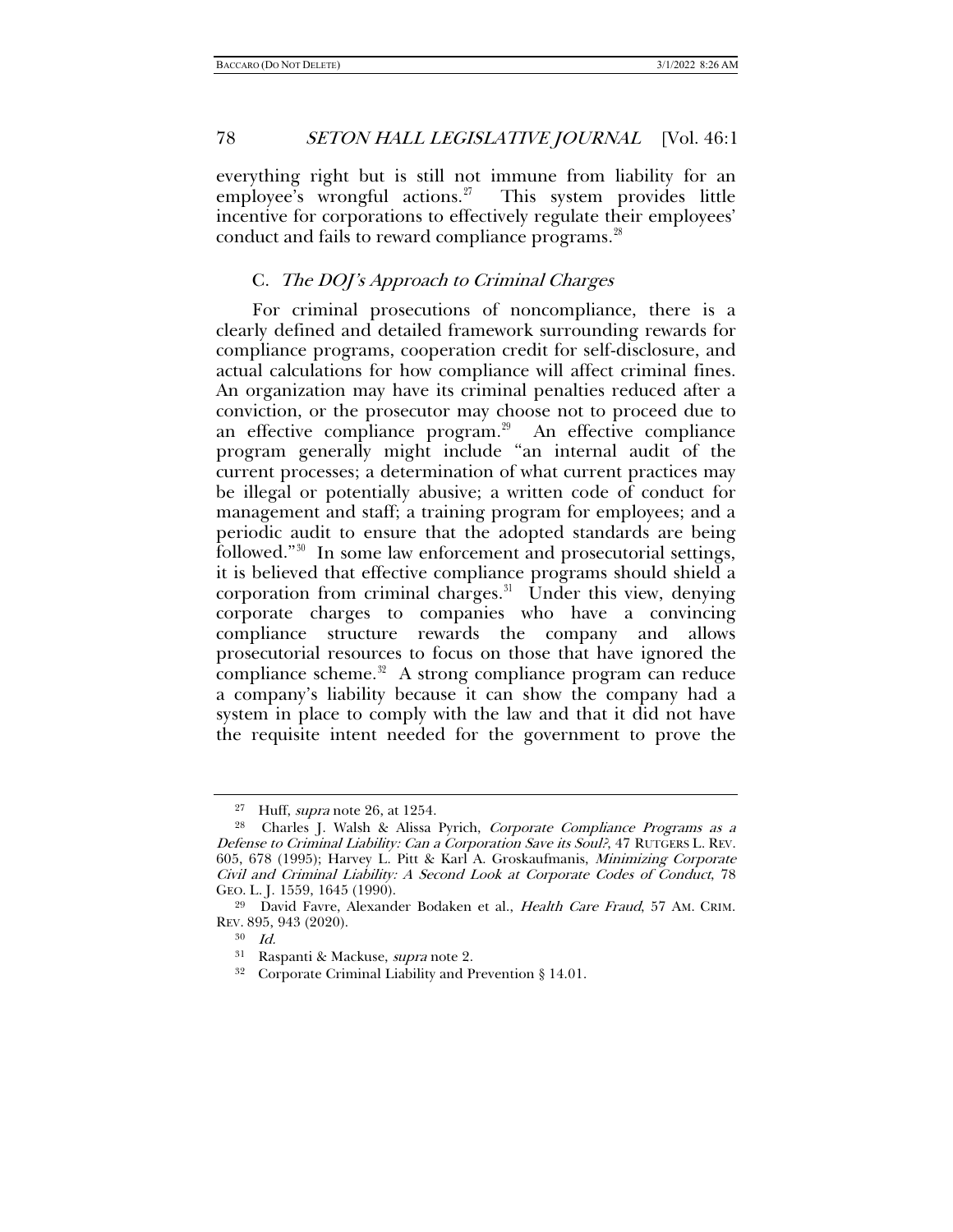illegal act. $33$ 

When determining whether to bring criminal charges against a corporation, prosecutors use the "Principles of Federal Prosecution of Business Organizations" in their investigations.<sup>34</sup> These principles make clear that the DOJ considers compliance significantly in deciding whether to bring charges and negotiating agreements with corporations.<sup>[35](#page-6-3)</sup> The Justice Manual ("JM") lists eleven factors to be considered, but two directly reward behaviors related to compliance programs. "[T]he adequacy and effectiveness of the corporation's compliance program at the time of the offense . . . and the corporation's remedial actions, including . . . any efforts to implement an adequate and effective corporate compliance program or to improve an existing one."[36](#page-6-4)

Further, the United States Sentencing Guidelines (hereinafter "Sentencing Guidelines") acknowledge compliance programs in reducing a corporation's sentence and provide a specific framework in calculating their fine based on a "culpability score."[37](#page-6-5) The Sentencing Guidelines provide how the court determines the fine by calculating the "base fine" and adjusting it based on the culpability score.<sup>38</sup> The Sentencing Guidelines explicitly grant the court the power to reduce a criminal fine based upon finding an existing compliance program[.39](#page-6-7) One of the factors specifically expressed is whether the crime occurred "despite an effective program to prevent and detect violations."[40](#page-6-8) A company's culpability score is reduced by three points if the offense occurred regardless of an effective compliance program in place.<sup>[41](#page-6-9)</sup>

<span id="page-6-10"></span><span id="page-6-0"></span>

<span id="page-6-11"></span><span id="page-6-1"></span> $33$  Morris & Thompson, *supra* note [1,](#page-0-2) at 348; *but see supra* Part II on Corporate Responsibility.

<span id="page-6-2"></span>U.S. Dep't of Just., Just. Manual  $\S 9-28.300$  (July 2020), https://www.justice.gov/jm/jm-9-28000-principles-federal-prosecution-business-

<span id="page-6-7"></span><span id="page-6-6"></span><span id="page-6-5"></span><span id="page-6-4"></span><span id="page-6-3"></span> $^{35}$  *Id.*; see Jacob T. Elberg, A Path to Data-Driven Health Care Enforcement, 20 UTAH L. REV. 1169, 1172 (2020).

<sup>&</sup>lt;sup>36</sup> Corporate Prosecution Principles, *supra* note [34.](#page-6-0)<br><sup>37</sup> U.S.S.G § 8C2.5; Huff, *supra* note [26,](#page-4-6) at 1267–68.<br><sup>39</sup> U.S.S.G. § 8C2.5(f).

<sup>40</sup> Id.

<span id="page-6-9"></span><span id="page-6-8"></span><sup>41</sup> Id.; Dan K. Webb & Steven F. Molo, Some Practical Considerations in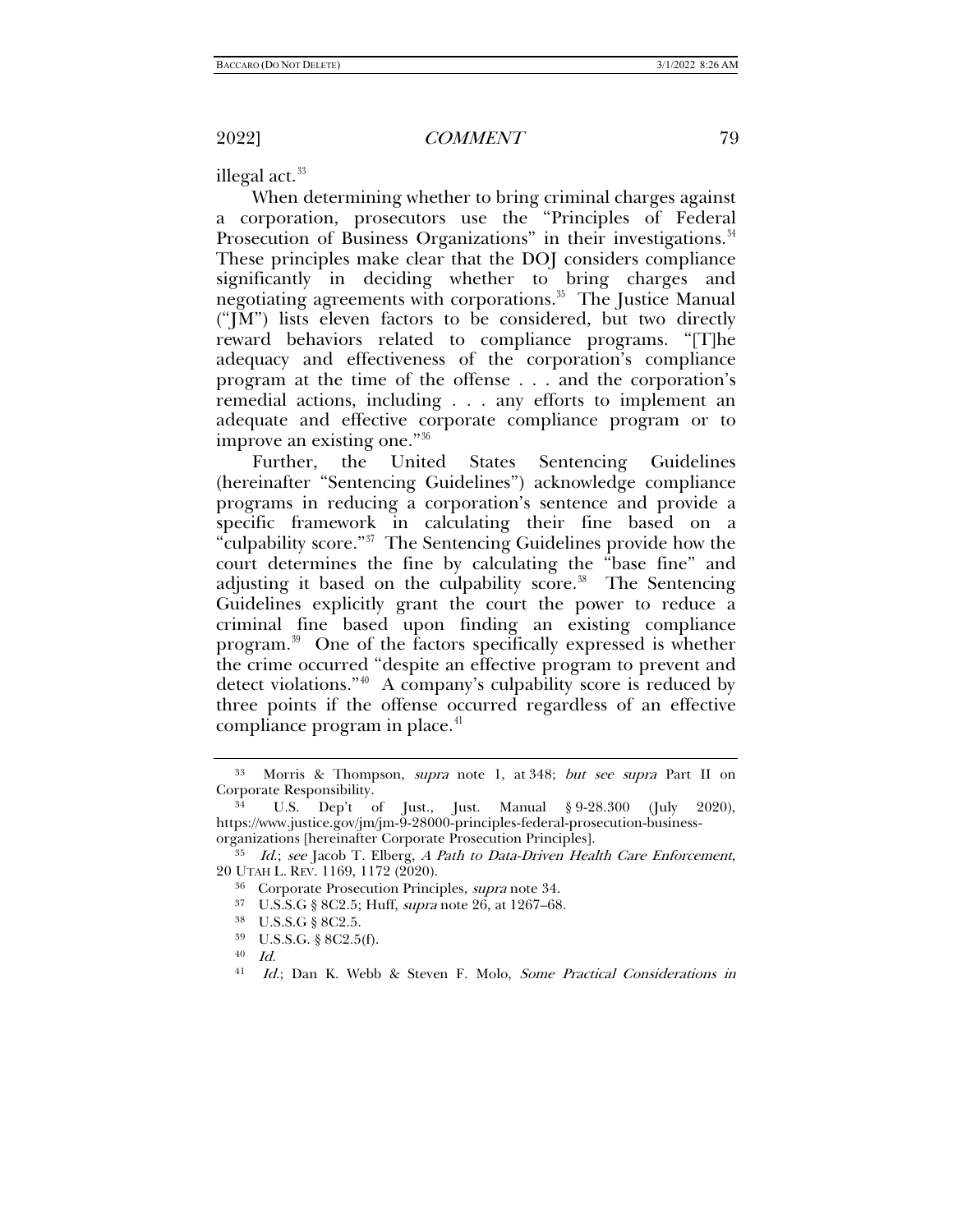In an April 2019 guidance document, updated in June 2020, the DOJ's Criminal Division issued a robust framework on what companies should address in their compliance programs and the elements necessary to reduce a criminal sentence.<sup> $42$ </sup> A company that is convicted of criminal wrongdoing but meets the requirements for an effective compliance program under the Sentencing Guidelines can receive as much as a 95% reduction of its "base fine."[43](#page-7-1) Going beyond reducing the amount of the fines, arguing for a compliance program as a potential defense to criminal charges would allow the DOJ and companies with efficient compliance programs to partner together to combat fraud and corruption.<sup>[44](#page-7-2)</sup>

<span id="page-7-5"></span>Beyond the Corporate Prosecution Principles and Sentencing Guidelines, the DOJ has also established additional incentives for compliant behaviors and has continuously increased its guidance and transparency to rewarding compliant behaviors.<sup>45</sup> While focused on the Foreign Corrupt Practices Act ("FCPA"), the DOJ has made formal incentives for cooperation, self-disclosure, and remedial investments in compliance programs through the FCPA Resource Guide in 2012 and formalizing the FCPA Pilot Program into the Corporate Enforcement Policy in the JM in  $2018<sup>46</sup>$  The Corporate Enforcement Policy is binding in FCPA cases and is "aimed at

<span id="page-7-2"></span>U.S.S.G. §§ 8C2.4–2.7.<br><sup>44</sup> Schwartz & Goldberg, *supra* note [4,](#page-1-6) at 319.<br><sup>45</sup> Elberg, *supra* note [35,](#page-6-10) at 1177.<br><sup>46</sup> See Elberg, *supra* note 35, at 1177: IIS

Developing Effective Compliance Programs: A Framework for Meeting the Requirements of the Sentencing Guidelines, 71 WASH. U. L. Q. 375, 378–79 (1993).

<span id="page-7-0"></span><sup>&</sup>lt;sup>42</sup> Dep't. of Just. Crim. Div., Evaluation of Corporate Compliance Programs,<br>S. DEP'T. OF JUST. (June 2020), https://www.justice.gov/criminal-U.S. DEP'T. OF JUST. (June 2020), https://www.justice.gov/criminal-<br>fraud/page/file/937501/download.

<span id="page-7-1"></span><sup>&</sup>lt;sup>43</sup> The Federal Sentencing Guidelines for Organizations at Twenty Years, 22 ETHICS RESOURCE CTR. (2012), https://www.theagc.org/docs/f12.10.pdf; Marcia Narine, Whistleblowers and Rogues: An Urgent Call for an Affirmative Defense to Corporate Criminal Liability, 62 CATH. U. L. REV. 41, 68 (2012); see generally

<span id="page-7-4"></span><span id="page-7-3"></span>See Elberg, supra note [35,](#page-6-10) at 1177; U.S. Dep't of Just. & U.S. SEC, A Resource Guide To The U.S. Foreign Corrupt Practices Act, U.S. DEP'T OF JUST. (2012), https://www.justice.gov/criminal-fraud/file/1292051/download; Rosenstein, Deputy Att'y Gen., U.S. Dep't of Just., Remarks at 34th International Conference on the Foreign Corrupt Practices Act (Nov. 29, 2017) in JUST. NEWS, Nov. 29, 2017, https://www.justice.gov/opa/speech/deputy-attorney-generalrosenstein-delivers-remarks-34th-international-conference-foreign.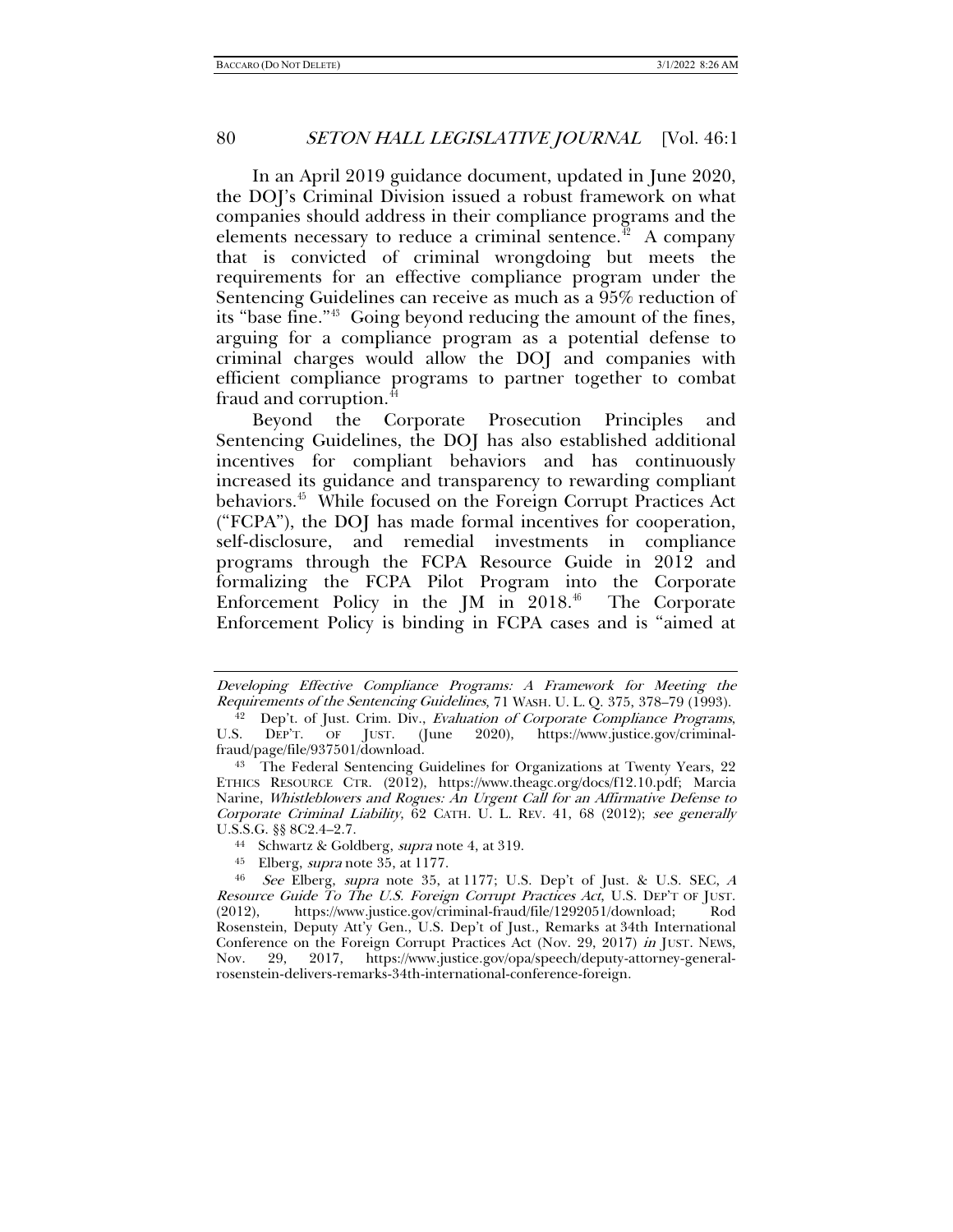providing additional benefits to companies based on their corporate behavior once they learn of misconduct."<sup>47</sup> Essentially, a company may have done nothing to stop the misconduct, but can still reduce its penalties by cooperating after the wrongdoing occurs.[48](#page-8-1) This allows the DOJ to agree to or recommend to a sentencing court a 50% reduction off the low end of the Sentencing Guidelines fines. $49$  Additionally, in 2018, the DOJ announced the Corporate Enforcement Policy could be used as "nonbinding guidance" in other corporate criminal areas outside the FCPA. $50$  While it is important to provide these types of incentives to companies for their compliant behaviors, it is also important to recognize that the DOJ has the power to further deter any wrongdoing by detecting the misconduct before it reaches the level of prosecution, in criminal and civil cases. This can be accomplished with a compliance program defense which will incentivize companies to invest in their compliance programs and allow criminal and civil cases to be treated consistently.

Additionally, in two instances, the United States Courts of Appeals have concluded that a jury may consider a compliance program to decide whether they are liable for criminal actions of their employees. $51$  These cases provide the basis for an argument in favor of a compliance defense. In United States v. Basic *Constr. Co.*,<sup>[52](#page-8-5)</sup> the defendants were charged with conspiring to rig the bidding for state road paving contracts, and the jury received instructions that "[a] corporation may be responsible for the action of its agents . . . even though the conduct . . . may be contrary to the corporation's actual instructions . . . . [but], the existence of such instructions and policies . . . may be considered

<span id="page-8-0"></span><sup>47</sup> U.S. Dep't of Just., Justice Manual § 9-47.120(1) (2019), https://www.justice.gov/jm/jm-9-47000-foreign-corrupt-practices-act-1977#9-

 $^{48} \quad Id.$ 

<sup>49</sup> Id.

<span id="page-8-3"></span><span id="page-8-2"></span><span id="page-8-1"></span><sup>50</sup> John P. Cronan, Principal Deputy Assistant Att'y Gen., Remarks at Practising Law Institute Event (Nov. 28, 2018), in JUST. NEWS, Nov. 28, 2018, https://www.justice.gov/opa/speech/principal-deputy-assistant-attorney-generaljohn-p-cronan-delivers-remarks-practising-law. 51 Huff, supra note [26,](#page-4-6) at 1253; See United States v. Basic Constr. Co., 711

<span id="page-8-5"></span><span id="page-8-4"></span>F.2d 570, 573 (4th Cir. 1983); United States v. Beusch, 596 F.2d 871, 878 (9th Cir.

<sup>&</sup>lt;sup>52</sup> United States v. Basic Constr. Co., 711 F.2d 570, 572 (4th Cir. 1983).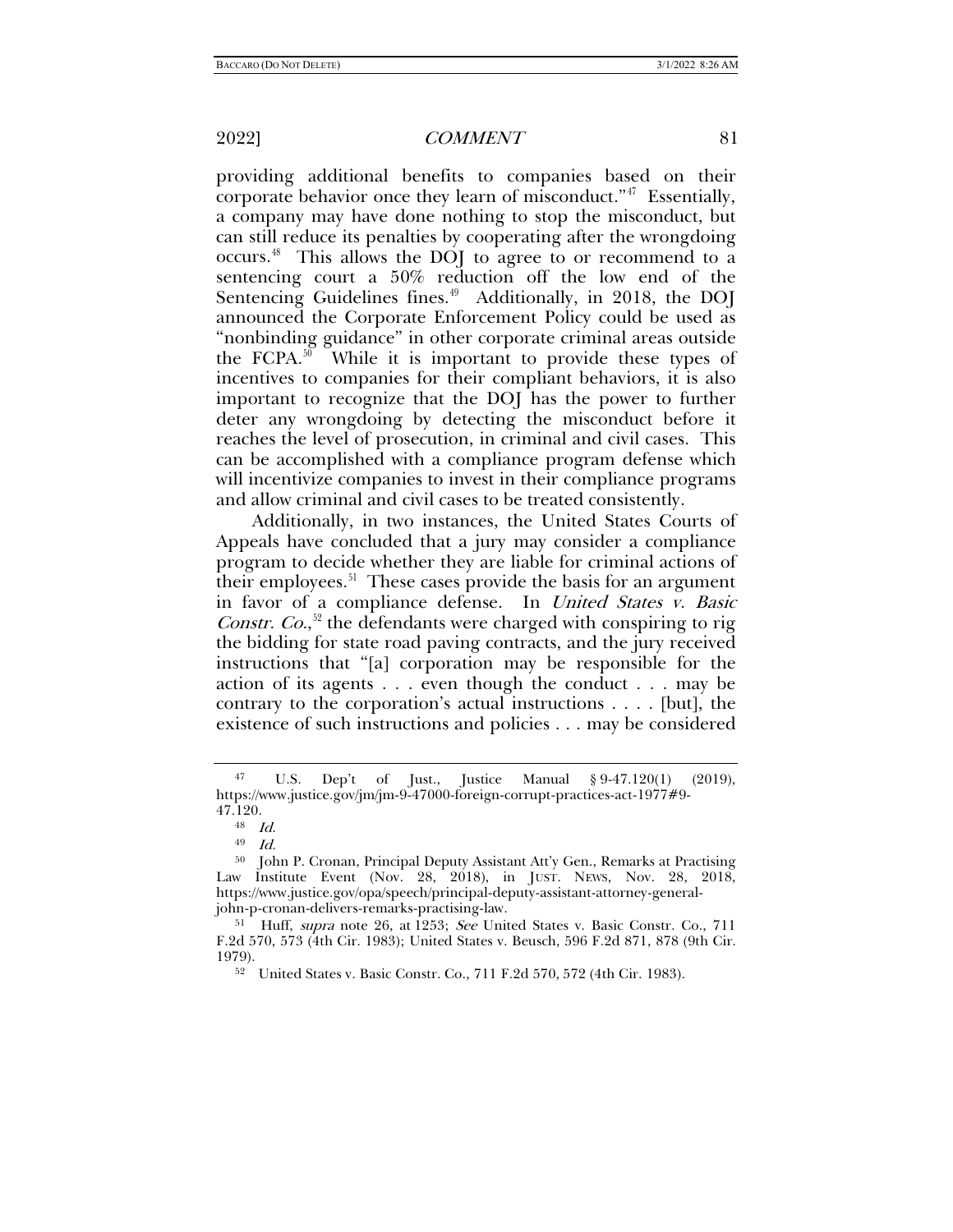by you in determining [liability]."<sup>53</sup> In *United States v. Beusch*,<sup>[54](#page-9-1)</sup> the corporation was convicted for an employee's failure to report receipt of currency in an amount exceeding \$5,000 from outside the United States, and the court held that vicarious liability may hold a corporation liable for acts of its employees done against the express instructions and policies, but that the "existence of [] instructions and policies may be considered in determining whether the [corporation is liable for the actions of an employee]."<sup>[55](#page-9-2)</sup> Notably, the court also held that because a compliance program may be weighed in determining a corporation's liability, the corporation is not subject to strict liability.<sup>[56](#page-9-3)</sup>

In other sectors, such as securities law, federal regulatory laws recognize compliance programs as a defense to regulatory offenses and as an affirmative requirement.<sup>[57](#page-9-4)</sup> The securities law, under which controlling persons may be held liable for their employees' illegal actions, provides a "good faith defense" which encompasses compliance programs.<sup>[58](#page-9-5)</sup> The law establishes that an employer, who exercised due care in supervising its employees and can show that they diligently enforced an adequate internal supervision system at the time of the misconduct, can invoke the defense[.59](#page-9-6)

The Model Penal Code also establishes a "due diligence" defense to criminal charges for a corporation's regulatory

<span id="page-9-0"></span><sup>53</sup> Id.

<span id="page-9-1"></span><sup>54</sup> Beusch, 596 F.2d at 873, 878.

<span id="page-9-2"></span><sup>55</sup> Id.

<span id="page-9-4"></span><span id="page-9-3"></span> $^{56}$  *Id.* at 878; see Huff, supra note [26,](#page-4-6) at 1266.<br> $^{57}$  Huff, supra note 26, at 1270, 71

<span id="page-9-5"></span><sup>&</sup>lt;sup>57</sup> Huff, *supra* note 26, at 1270–71.<br><sup>58</sup> *See* 15 U.S.C. § 78t(a)

Every person who, directly or indirectly, controls any person liable under any provision of this chapter or of any rule or regulation thereunder shall also be liable jointly and severally with and to the same extent as such controlled person to any person to whom such controlled person is liable, unless the controlling person acted in good faith and did not directly or indirectly induce the act or acts constituting the violation or cause of action.;

<span id="page-9-6"></span>Huff, *supra* note 26 at 1271.<br><sup>59</sup> See 15 U.S.C. § 78t(a) (1994); Huff, *supra* note [26,](#page-4-6) at 1271.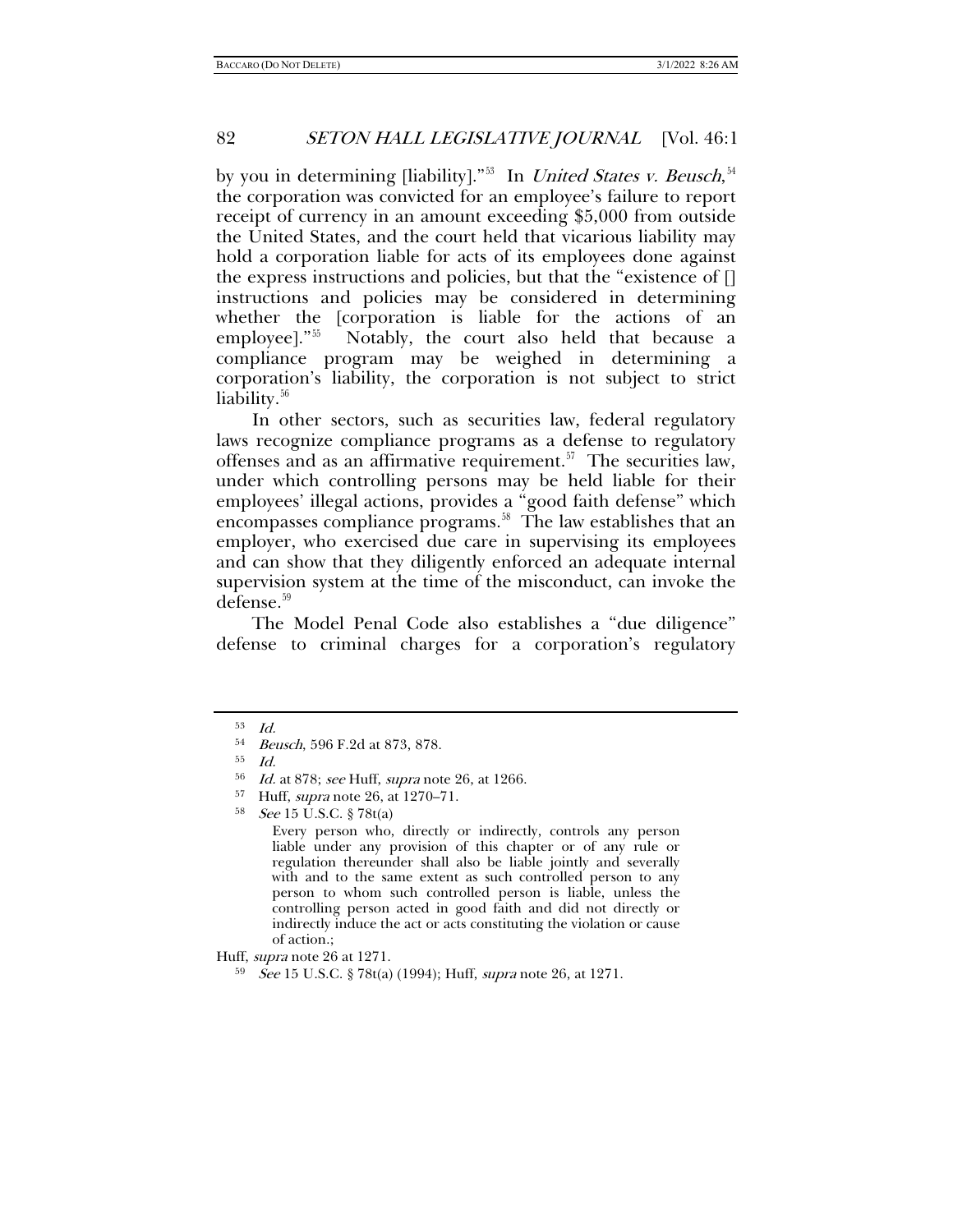offenses. $\theta$  The corporation needs to prove by a preponderance of the evidence that a high-level manager attempted due diligence to prevent the crime. $61$  This defense would show that the company did not have the requisite mens rea to commit the offense.<sup>62</sup> Scholars argue that this approach furthers the goal of deterrence by "encouraging corporations to engage in selfpolicing."[63](#page-10-3) In many cases where a corporation is able to escape criminal sanctions, they still must pay significant fines under civil liability.<sup>[64](#page-10-4)</sup>

<span id="page-10-8"></span>The defenses mentioned above are only available to a corporation facing criminal charges. But there is no guidance or transparency from the DOJ in how they calculate resolutions for civil false claims. $65$ 

#### D. The DOJ's Approach to Civil Charges

The DOJ's substantial guidance on rewarding compliant behavior in criminal matters, including a robust framework and incentive structure, has led to advocacy for a compliance defense in criminal matters. But there has not been the same kind of discussion among the DOJ or scholars for a compliance defense for civil penalties. This substantially impacts the health care companies facing charges because they are likely to be held civilly liable and are not given the same rewards to reduce their liability as under the criminal structure. $66$  In stark contrast to the detailed Corporate Prosecution Principle discussed above, until 2015 it was not clear whether the DOJ even had a policy of rewarding corporations for their compliant behaviors in civil cases. $\frac{67}{10}$  $\frac{67}{10}$  $\frac{67}{10}$  The

<sup>67</sup> Elberg, supra note [35,](#page-6-10) at 1187.

<span id="page-10-9"></span><sup>&</sup>lt;sup>60</sup> Model Penal Code § 2.07(5) (1985); Huff, *supra* note [26,](#page-4-6) at 1273.<br>
<sup>61</sup> Model Penal Code § 2.07(5) (1985); Huff, *supra* note [26,](#page-4-6) at 1273.<br>
<sup>62</sup> Huff, *supra* note 26, at 1274.<br>
<sup>63</sup> Huff, *supra* note 26, at 1274.<br>

<span id="page-10-4"></span><span id="page-10-3"></span><span id="page-10-2"></span><span id="page-10-1"></span><span id="page-10-0"></span>Corporate Criminal Liability and the Yates Memo, 46 STETSON L. REV. 41, 56 (2016). Elberg, *supra* note 35, at 1187.

<span id="page-10-7"></span><span id="page-10-6"></span><span id="page-10-5"></span><sup>66</sup> Jacob Elberg, Neither Carrots nor Sticks: DOJ's Unfulfilled Commitment to Corporate Health Care Compliance, WIS. L. REV. (forthcoming 2022) (noting that criminal prosecution is not the DOJ's "weapon of choice" in fighting health care fraud and the criminal guidance is inapplicable to the civil FCA).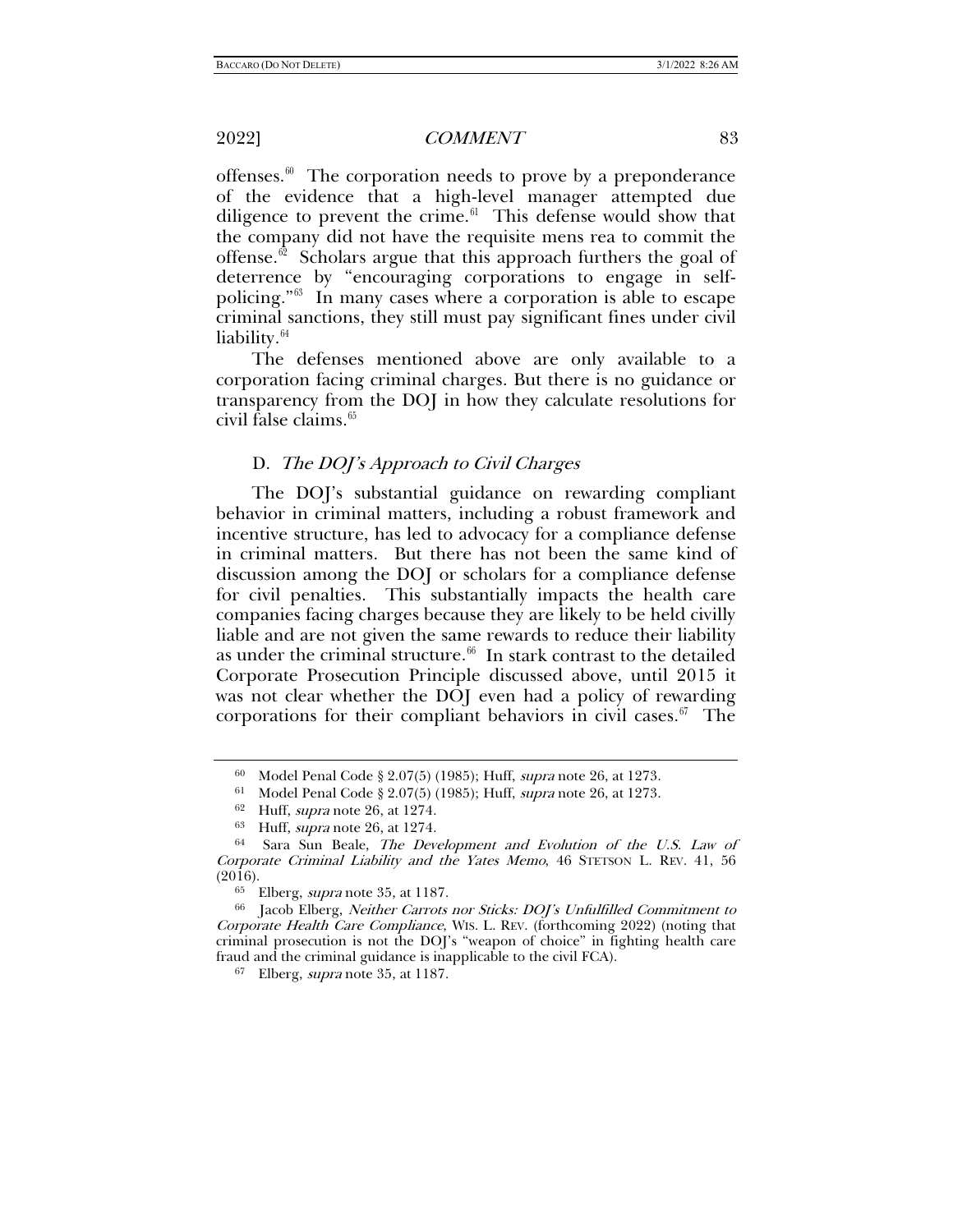issuance of a memorandum from Deputy Attorney General Sally Quillian Yates ("Yates Memo") addressed the DOJ's efforts to increase accountability for corporate wrongdoing and provided that civil prosecutors had to take a corporation's cooperation into account.<sup>[68](#page-11-1)</sup> Yet, following the Yates Memo, scholars recognized that the announcement did not offer any real guidance as to how cooperation should be used in reducing penalties. $69$ 

<span id="page-11-0"></span>In May 2019, the DOJ issued a Guidance Memo and Updates to the JM, which merely discussed taking a company's remedial measures into account to reduce damages and civil penalties.<sup>70</sup> This guidance focuses on corrective actions after the fact and does not specifically offer rewards for pre-existing programs. $71$  It also gave little detail on the specific measures necessary to reduce penalties. The DOJ has the discretion to and will often decline criminal prosecution under the FCA, thus leaving even more charges to be brought civilly.<sup>72</sup> Under the prosecutor's control, corporations do not face criminal charges

<span id="page-11-6"></span><span id="page-11-1"></span><sup>68</sup> Memorandum from Sally Quillian Yates, Deputy Att'y Gen., U.S. Dep't of Just., on Individual Accountability for Corporate Wrongdoing to Assistant Att'ys Gen., Dirs., & U.S. Att'ys (Sept. 9, 2015), https://www.justice.gov/archives/dag/file/769036/download [hereinafter Yates

<span id="page-11-2"></span>Memo].<br><sup>69</sup> Elberg, *supra* note [35,](#page-6-10) at 1187; *see* Gejaa Gobena, Mitch Lazris, Peter S. Spivack & Karla Aghedo, DOJ Embraces a More Realistic Position on Corporate Cooperation, 33 No. 05 WESTLAW J. WHITE-COLLAR CRIME 2, WL 124214 (2019) ("[T]he impact of cooperation on the calculation of civil FCA settlement amounts remains a mystery."); Laura McLane & Rebecca C. Martin, *Cooperation in* the Eye of the Beholder: DOJ Official Bill Baer Elaborates on Cooperation in False Claims Act and Other Civil Enforcement Matters, MCDERMOTT WILL & EMERY (Oct. 18, 2016), https://www.mwe.com/insights/doj-elaborates-on-cooperation-in-fca/ ("[D]efendants continue to be in the dark about what benefits cooperation genuinely confers.").

<span id="page-11-3"></span><sup>70</sup> See Department of Justice Issues Guidance on False Claims Act Matters and Updates Justice Manual, U.S. DEP'T. OF JUST. (May 2019), https://www.justice.gov/opa/pr/department-justice-issues-guidance-false-claims-actmatters-and-updates-justice-manual; see also U.S. Dep't. of Just., § 4-4.112 Guidelines for Taking Disclosure, Cooperation, and Remediation into Account in False Claims Act Matters (May 2019), https://www.justice.gov/jm/jm-4-4000commercial-litigation#4-4.112 [hereinafter Guidelines for Cooperation and Remediation in FCA Matters].

<sup>&</sup>lt;sup>71</sup> Guidelines for Cooperation and Remediation in FCA Matters, *supra* note [70.](#page-11-0)<br><sup>72</sup> Christopher A. Wray & Robert K. Hur, *Corporate Criminal Prosecution in a* 

<span id="page-11-5"></span><span id="page-11-4"></span>Post-Enron World: The Thompson Memo in Theory and Practice, 43 AM. CRIM. L. REV. 1095, 1167 (2006).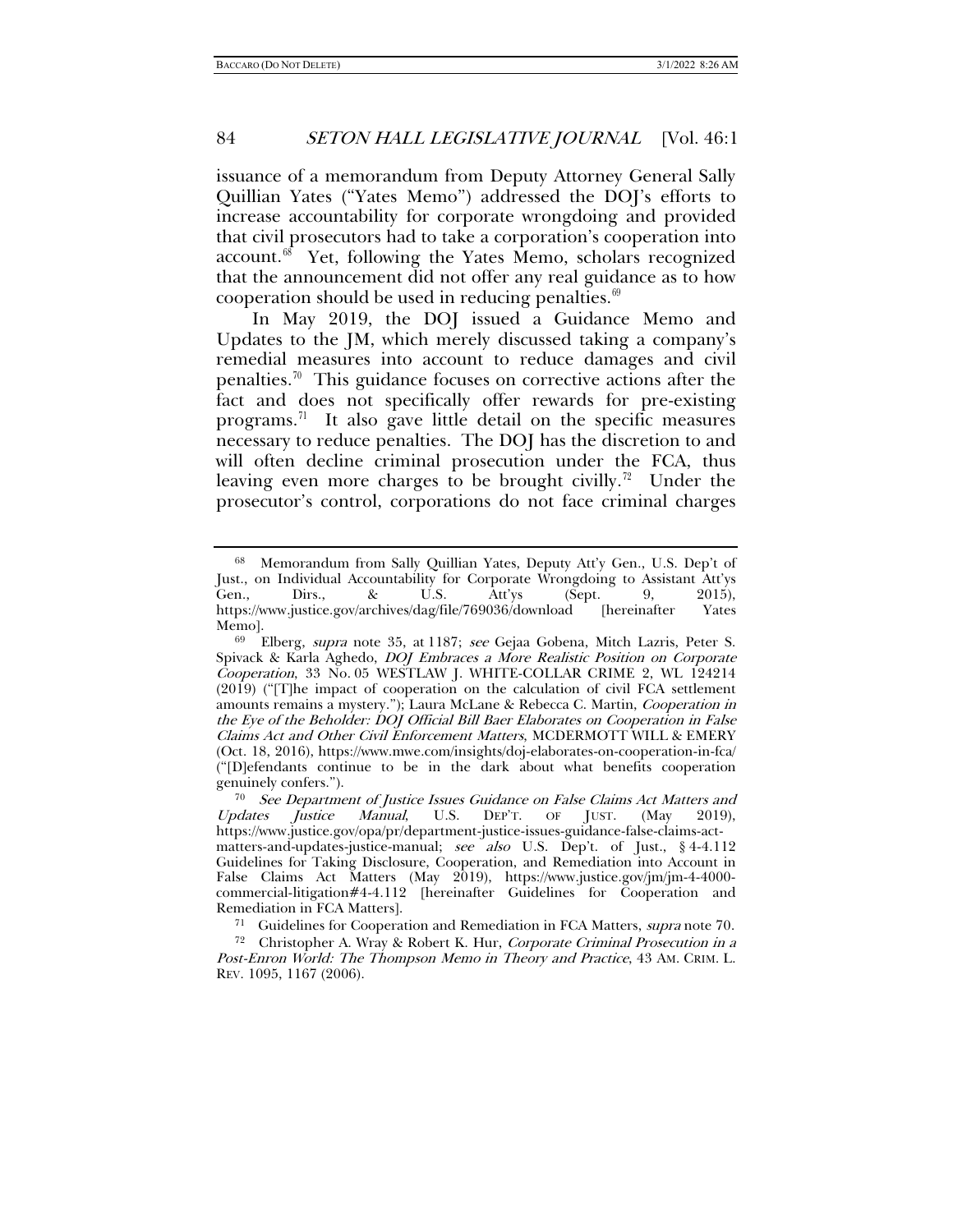often because the prosecutor may rely on the substantial penalties offered under the civil FCA.[73](#page-12-1) These penalties include up to three times the amount of damages the government sustains due to any wrongdoing and currently range from about  $$11,000$  to about \$23,000 per violation.<sup>[74](#page-12-2)</sup> Notably, penalties are given for each separate violation of the law and, in some cases, can include a multitude of violations, reaching into the millions of dollars for penalties.[75](#page-12-3)

In contrast to the DOJ's Criminal Division guidance regarding reducing penalties for a pre-existing compliance program, the Civil Division guidance does not explicitly state such a program will reduce its penalties.  $\frac{76}{10}$  The Civil Division simply states that it will "take into account the prior existence of a compliance program in evaluating a defendant's liability" and that the DOJ "may consider the nature and effectiveness" of the program.<sup>77</sup> As discussed in further detail below, there is insufficient evidence that the DOJ rewards compliant behaviors.<sup>78</sup> Professor Jacob Elberg has analyzed the difference in the DOJ's approaches for rewarding compliance programs in criminal and civil cases, and examined hundreds of recent health care FCA resolutions, finding that the DOJ does not appear to provide benefits for pre-existing compliance programs.<sup>7</sup>

The DOJ must go further than a mere consideration of disclosure, cooperation, and remediation because its goal under civil FCA claims to incentivize companies, without giving value to

<span id="page-12-0"></span>

<span id="page-12-1"></span><sup>&</sup>lt;sup>73</sup> Wray & Hur, *supra* note [72;](#page-11-6) see Webb & Molo, *supra* note [41,](#page-6-11) at 378 (stating that prosecutors often decide that criminal pursuit of the corporation under the FCA would not further public interest).

<span id="page-12-2"></span><sup>74</sup> See 31 U.S.C. § 3729; Civil Monetary Penalties Inflation Adjustment, 85 Fed. Reg. 37004 (June 19, 2020) (to be codified at 28 C.F.R. pt. 85) (adjusting the FCA penalties for 2020 inflation); David W.S. Lieberman, 2020 False Claims Act Penalties, WHISTLEBLOWER LAW COLLABORATIVE (July 1, 2020), https://www.whistleblowerllc.com/2020-false-claims-act-penalties/.

<sup>75</sup> Lieberman, supra note [74.](#page-12-0)

<span id="page-12-5"></span><span id="page-12-4"></span><span id="page-12-3"></span><sup>76</sup> Guidelines for Cooperation and Remediation in FCA Matters, supra note [70;](#page-11-0)  see Beale, *supra* note 64.<br><sup>77</sup> Guidelines for Cooperation and Remediation in FCA Matters, *supra* note [70.](#page-11-0)<br><sup>78</sup> Elberg, *supra* note [35,](#page-6-10) at 1172.

<span id="page-12-7"></span><span id="page-12-6"></span> $79$  Elberg, *supra* note [66](#page-10-9) (emphasizing the DOJ may be rewarding pre-existing compliance programs, but with no transparency for the public to see those impacts).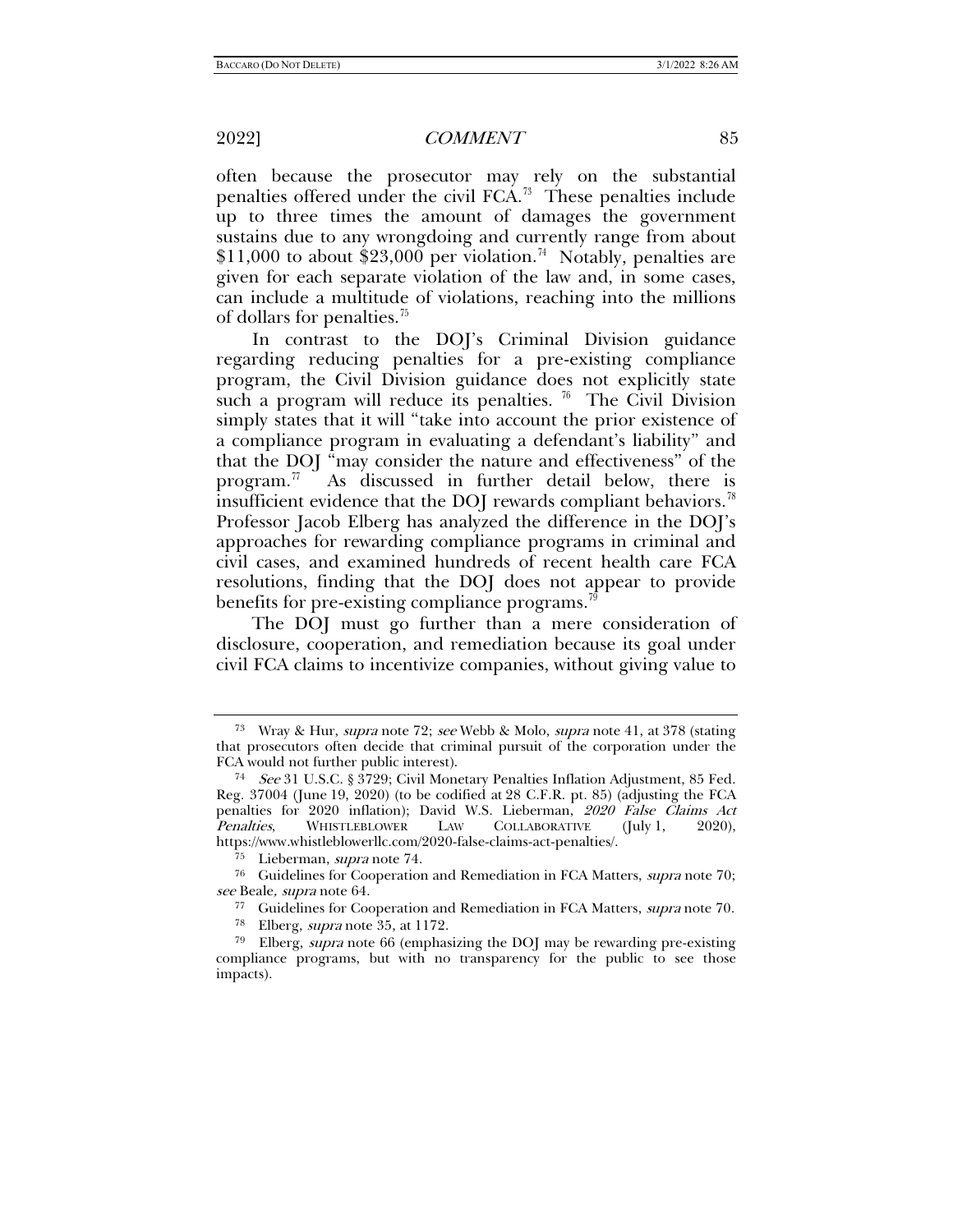its programs and encouraging compliance, will not be strongly accepted without further reward.<sup>[80](#page-13-0)</sup> While the DOJ works diligently to prosecute those who commit fraud against the government, litigation only reaches a portion of the illegal acts.<sup>[81](#page-13-1)</sup> As the acting United States Assistant Attorney General, Stuart Delery, noted, "[l]itigation to recover the costs of fraud is a far inferior option to preventing fraud in the first place."[82](#page-13-2) Thus, the government should initiate a consistent standard to aid companies in creating an effective compliance program to counter fraud and preserve the Department's scarce resources. As mentioned above, this was the main goal of the 1986 amendments to combat the "'pervasive' fraud against the government." [83](#page-13-3) At the time, Congress believed "only a coordinated effort of both the Government and the citizenry will decrease this wave of defrauding public funds."[84](#page-13-4) The government and companies could work together under an incentive system to encourage the expansion of compliance programs if the government also allows pre-existing compliance programs to mitigate civil penalties.[85](#page-13-5)

#### III. ANALYSIS

The FCA relies primarily on private relators to bring lawsuits on behalf of the government alleging a corporation committed fraud.<sup>[86](#page-13-6)</sup> As discussed below, this is commonplace for the health care industry, but the DOJ must increase its transparency and advance its reward structure for FCA matters. $\delta^7$  The DOJ has the

<span id="page-13-0"></span><sup>&</sup>lt;sup>80</sup> Guidelines for Cooperation and Remediation in FCA Matters, *supra* note 70; Elberg, *supra* note [66](#page-10-9) (noting that the DOJ's failure to publicly reward pre-existing compliance programs undermines their enforcement goals).

<span id="page-13-1"></span><sup>&</sup>lt;sup>81</sup> Stuart F. Delery, Acting Assistant Att'y Gen., Remarks at the American Bar Association's Ninth National Institute on the Civil False Claims Act and Qui Tam Enforcement (June 7, 2012), https://www.justice.gov/opa/speech/acting-assistantattorney-general-stuart-f-delery-speaks-american-bar-association-s-ninth.

<span id="page-13-4"></span><span id="page-13-3"></span><span id="page-13-2"></span><sup>&</sup>lt;sup>83</sup> Morris & Thompson, *supra* note [1,](#page-0-2) at 329, 329.<br><sup>84</sup> See S. REP. No. 99-345 at 2 (1986), *reprinted in* 1986 U.S.C.C.A.N. 5266, 5267.

<sup>&</sup>lt;sup>85</sup> Schwartz & Goldberg, *supra* note [4,](#page-1-6) at 319.<br><sup>86</sup> Morris & Thompson, *supra* note [1,](#page-0-2) at 329.

<span id="page-13-7"></span><span id="page-13-6"></span><span id="page-13-5"></span><sup>87</sup> Elberg, supra note [35,](#page-6-10) at 1214. A data analysis study of more than 115 corporate health care FCA settlements between February 2018 and June 2019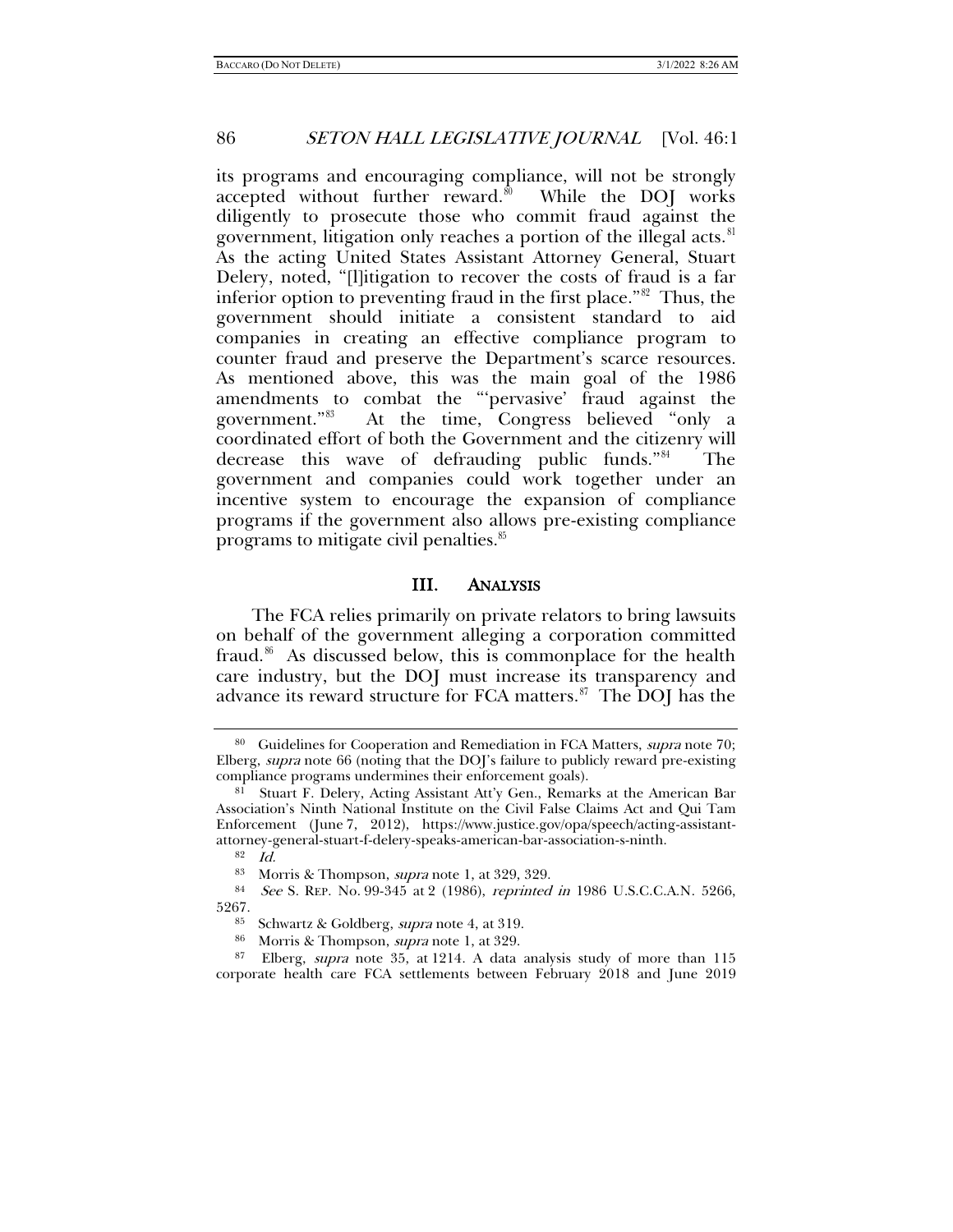chance to improve its relationship with the health care industry and further encourage compliant behaviors, "far beyond what can be achieved through individual enforcement actions."<sup>88</sup> Thus, health care companies involved in civil FCA disputes should at least be able to evoke the same protections afforded to them in a criminal prosecution to reduce civil fines. But in these scenarios, a concrete and effective compliance program is the company's best protection against the government's obligation to prevent fraud and can allow the company to internally avoid fraud and abuse before they occur.

Compliance programs have become an essential tool in protecting the government from being defrauded by discovering and preventing fraud before it begins. $89$  A new approach to the current incentives is necessary because while qui tam suits have allowed for uncovering of substantial frauds, there is a chance that those individuals can exploit the provision for their own financial benefit.<sup>[90](#page-14-2)</sup> There is also a competitive aspect to filing a qui tam suit because only the first individual to file can be the relator in the case. $91$  Unfortunately, this has led to wasteful lawsuits under the FCA. $92$  A change to incentives is needed to allow for the government to recover the heightened penalties to punish companies who commit fraudulent acts, while also avoiding any speculative lawsuits or minor violations that can be resolved before litigation.<sup>[93](#page-14-5)</sup>

In shareholder derivative actions, an effective compliance program has provided companies a defense against the directors'

revealed a complete "absence of evidence that DOJ rewards compliant behaviors." Elberg, supra note [35,](#page-6-10) at 1172. The study also showed that the DOJ was not more forgiving in cases where defendants cooperated or self-disclosed than when defendants did cooperate or self-disclose. Elberg, *supra* note [35,](#page-6-10) at 1170. This data raises questions about the DOJ's consistency and the conduct the DOJ actually considers in reducing penalties. The author of the study, Professor Jacob Elberg, argued that a more uniform approach is needed for the DOJ to value compliance programs appropriately to deter fraud before it occurs. Elberg, supra note 35, at 1205.

<span id="page-14-0"></span><sup>&</sup>lt;sup>88</sup> Elberg, *supra* note [35,](#page-6-10) at 1214.<br><sup>89</sup> Schwartz & Goldberg, *supra* note [4.](#page-1-6)<br><sup>90</sup> Schwartz & Goldberg, *supra* note 4.

<span id="page-14-3"></span><span id="page-14-2"></span><span id="page-14-1"></span>Schwartz & Goldberg, supra note [4.](#page-1-6)

<sup>91</sup> Schwartz & Goldberg, supra note [4.](#page-1-6)<br>92 Schwartz & Goldberg, supra note 4.

<span id="page-14-5"></span><span id="page-14-4"></span><sup>&</sup>lt;sup>92</sup> Schwartz & Goldberg, *supra* note [4.](#page-1-6)<br><sup>93</sup> Schwartz & Goldberg, *supra* note 4.

Schwartz & Goldberg, *supra* note [4,](#page-1-6) at 339.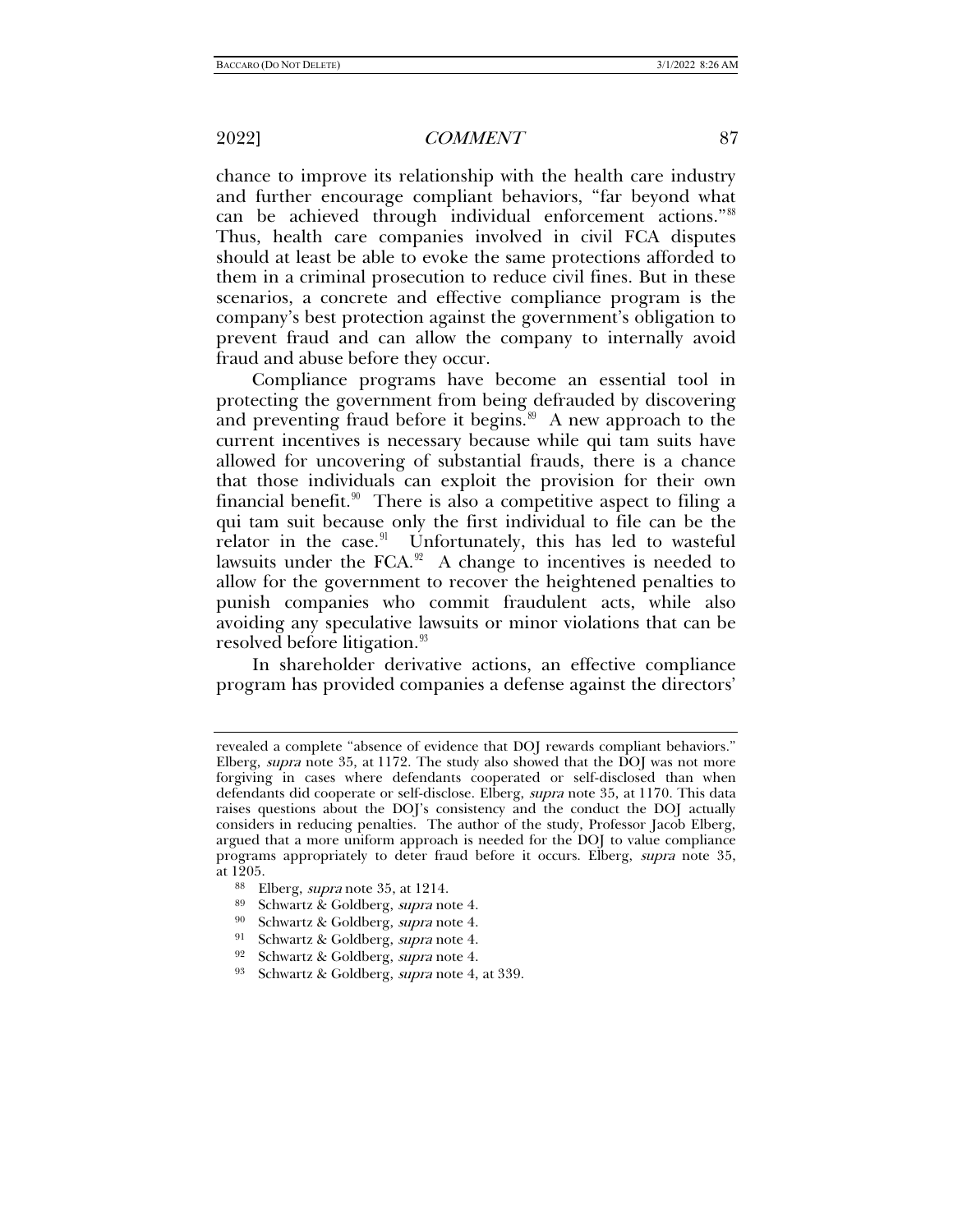personal liability.[94](#page-15-0) An adequate compliance program has been shown to meet the duty of care necessary for corporate directors to stay informed of the operations of the company.<sup>[95](#page-15-1)</sup> In In re Caremark Int'l, the shareholders attempted to hold directors personally liable for breach of their duty of care by failing to adequately oversee employees' conduct and costing the company large civil and criminal penalties when employees entered into financial agreements with referring doctors.<sup>96</sup> The Court of Chancery of Delaware held that only a total failure to exercise reasonable oversight would render a director liable and that Caremark did have an adequate internal reporting system at the time of the misconduct. $97$  The court recognized a person, in good faith, striving to meet their responsibilities of corporate governance, would be bound to take into account the Federal Sentencing Guidelines' opportunities to reduce such penalties.<sup>98</sup> An analogous standard could be used for corporations undergoing civil investigations such that when a company has an adequate compliance system in place, not only can the innocent directors evade liability, but an innocent corporation can as well. The court reasoned that even a rationally designed compliance structure may nonetheless fail to detect noncompliance with the law, but such a system will assure this type of information is brought to the board of directors' attention in a timely manner and they may rectify the situation as appropriate. $99$ 

In another case, however, the court made clear that the only two defenses available in a criminal or civil FCA claim are negligence and innocent mistake that the claims were false.<sup>100</sup> The government needs to prove that the company "ha[d] actual knowledge of the information," "act[ed] in deliberate ignorance," or "act[ed] in reckless disregard of the truth or falsity of the

<span id="page-15-0"></span><sup>94</sup> In re Caremark Int'l, 698 A.2d 959, 971–72 (Del. Ch. 1996).

 $\frac{95}{96}$  *Id.* at 970–71.

 $\frac{97}{98}$  *Id.* at 970–71.<br>  $\frac{98}{99}$  *Id.* 

<span id="page-15-6"></span><span id="page-15-5"></span><span id="page-15-4"></span><span id="page-15-3"></span><span id="page-15-2"></span><span id="page-15-1"></span><sup>100</sup> See United States ex rel. Hagood v. Sonoma Cnty. Water Agency, 929 F.2d 1416, 1421 (9th Cir. 1991) (holding that in filing a claim under the FCA statute, the "knowingly" provision is emphasized repeatedly and requires at minimum "deliberate ignorance" or "reckless disregard").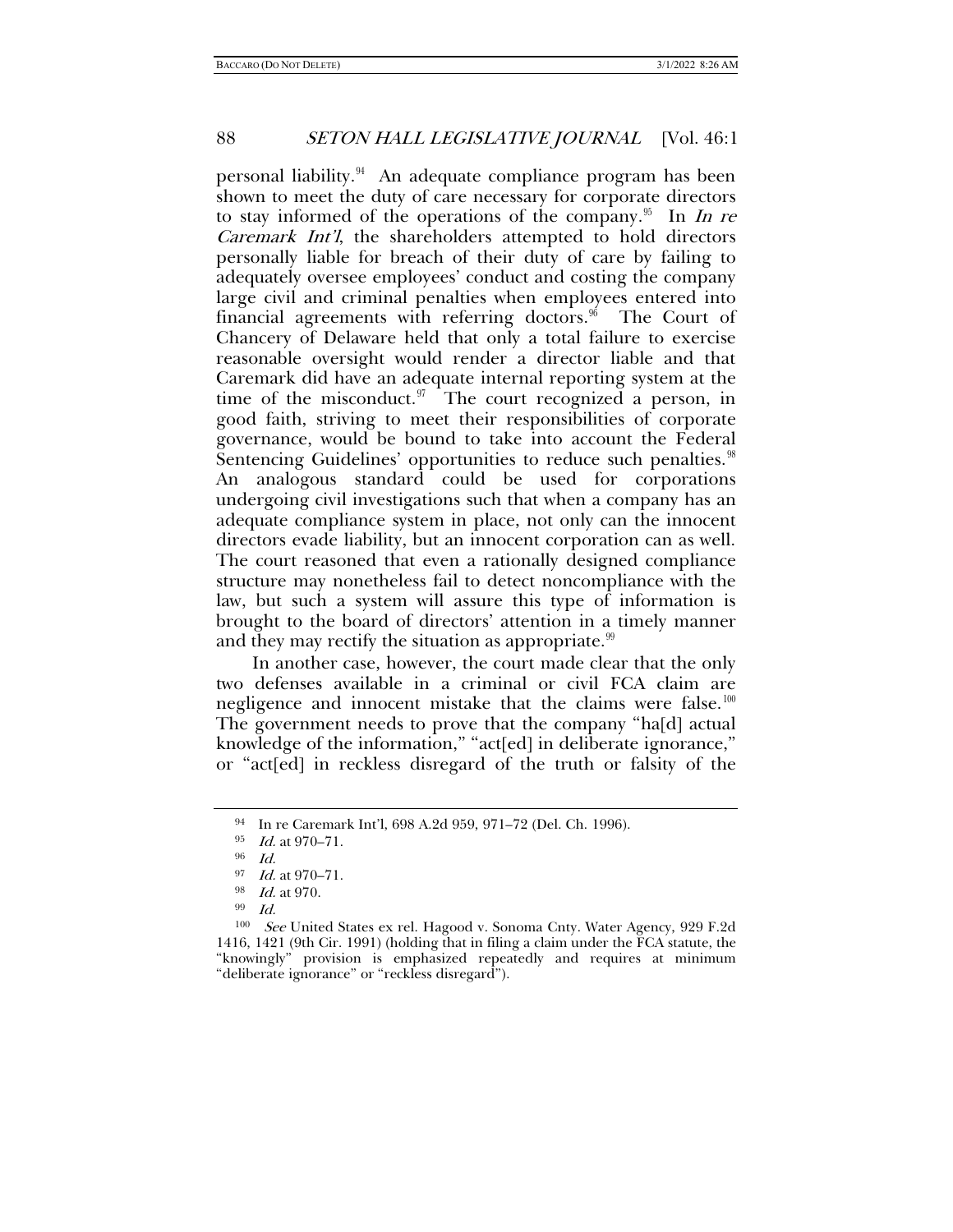information."[101](#page-16-0) In instances where the company has an effective compliance program in place and does not meet the standards of negligence or innocent mistake, there must be another option to show that the company took all the necessary steps to prevent fraud and the misconduct still happened anyway.

#### A. How this Gap Impacts the Health Care Industry

Compliance programs are especially integral in the health care industry because instances of fraud and abuse are more frequent in reimbursement and payment areas.<sup>102</sup> It is also a complicated industry because coverage and reimbursement of health care services are driven by inconsistent rules which allow for many ways to abuse the system.<sup>[103](#page-16-2)</sup> As one article put it, "the health care industry provides an environment that is ripe for abuse."<sup>104</sup> Due to the uncertainty surrounding medical care and the government programs involved—such as Medicare and Medicaid, intended to aid vulnerable patients—health care providers have the opportunity to take advantage and defraud the federal programs.<sup>105</sup> Additionally, health care fraud and abuse are a high priority for the federal government. Among all its federal programs, the government accounts for the largest amount of funding for health care services at  $29\%$ .<sup>106</sup> Additionally, the Office of Inspector General ("OIG") was originally created largely due to scandals in the Medicare and Medicaid programs.<sup>107</sup> With the government being so intertwined

<span id="page-16-7"></span>

<span id="page-16-1"></span><span id="page-16-0"></span><sup>&</sup>lt;sup>101</sup> See 31 U.S.C. § 3729(b)(A)(i)-(iii).<br><sup>102</sup> Jane Kim, *Staving Responsible Within the Healthcare Industry in the Era of* the Responsible Corporate Officer Doctrine, 14 IND. HEALTH L. REV. 129, 157 (2017).

<sup>&</sup>lt;sup>103</sup> Morris & Thompson, *supra* note [1,](#page-0-2) at 320.<br><sup>104</sup> Morris & Thompson, *supra* note 1, at 320.

<span id="page-16-4"></span><span id="page-16-3"></span><span id="page-16-2"></span><sup>&</sup>lt;sup>105</sup> Morris & Thompson, *supra* note [1,](#page-0-2) at 320; see Medicare and Medicaid, CTR. FOR MEDICARE & MEDICAID SERV., https://www.medicare.gov/Pubs/pdf/11306- Medicare-Medicaid.pdf (last visited Sept. 20, 2021) (noting that Medicare is intended for people 65 or older, certain people under 65 with disabilities, and people of any age with End-Stage Renal Disease and that Medicaid is for those with limited income and resources).<br><sup>106</sup> National Health Expenditures 2019 Highlights, CTR. FOR MEDICARE &

<span id="page-16-6"></span><span id="page-16-5"></span>MEDICAID SERV., (2019), https://www.cms.gov/files/document/highlights.pdf. (last visited Sept. 20, 2021).

<sup>107</sup> S. REP. 94-1324, at 3 (1976), reprinted in 1976 U.S.C.C.A.N. 5420, 5422.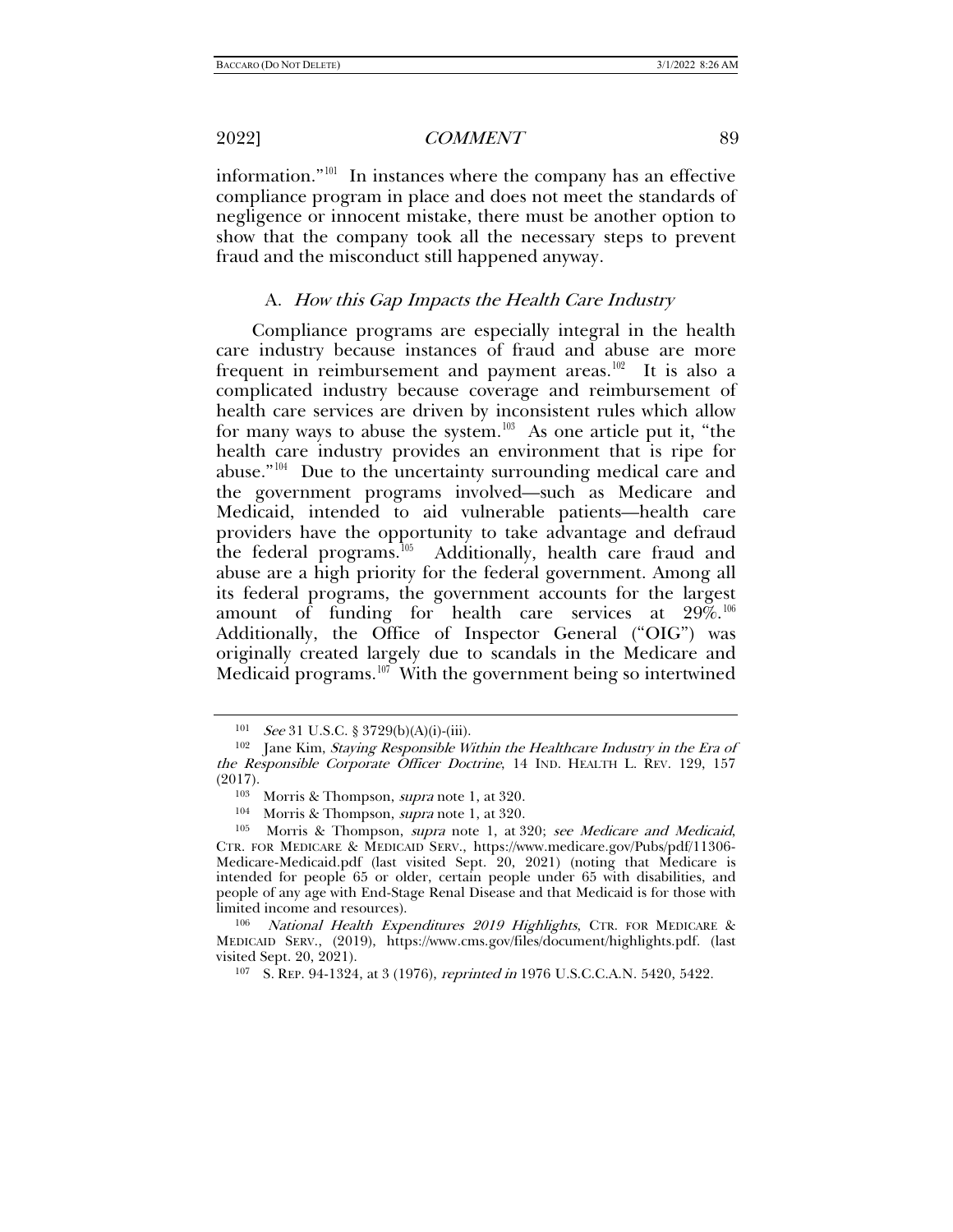in health care programs, the government has great incentive to protect its programs from fraud and abuse.

In the health care industry, the DOJ's enforcement comes almost entirely from civil FCA cases.<sup>[108](#page-17-0)</sup> More than 75% of health care fraud cases are filed as qui tam suits under the  $FCA$ <sup>109</sup> This is significant because the root of fraud cases is often found within the company, and this shows that the issues can also be addressed within a company's infrastructure. The DOJ reported that, in 2019, it recovered over \$3 billion from settlements and judgments under the civil FCA, and of that, \$2.6 billion related to matters involving the health care industry.<sup>110</sup> Additionally, the DOJ noted that its health care fraud settlements and judgments have exceeded \$2 billion for the past ten years.<sup>[111](#page-17-3)</sup> Health care is an industry where the government accounts for a significant percentage of revenue and, as mentioned above, where such suits are more likely.<sup>[112](#page-17-4)</sup> A compliance defense is particularly necessary for health-related fraud because health care compliance incites a heightened level of complexity and enforcement due to the complicated legal and regulatory requirements.<sup>[113](#page-17-5)</sup> Therefore, a strong compliance program that reflects these heightened standards should be rewarded.

Health care is a heavily regulated industry and is governed by multiple regulators: (1) federal agencies and laws, such as the Food and Drug Administration ("FDA"), the Health Insurance Portability and Accountability Act ("HIPAA"), and numerous fraud and abuse laws;<sup>[114](#page-17-6)</sup> (2) state laws; (3) private payor health care program requirements; and (4) health care providers' own

 $\frac{108}{109}$  Elberg, *supra* note [66.](#page-10-9)<br>
109 Ianice M. Symchych.

<span id="page-17-1"></span><span id="page-17-0"></span>Janice M. Symchych, Michael K. Fee, Bryan A. Pennington, & Allison S. Owen, Settlement of Major Healthcare Fraud Enforcement Proceedings: A Probing and Frank Analysis of the Competing Variables, 25 HEALTH LAW. 1, 3 (2013).<br><sup>110</sup> Justice Department Recovers over \$3 Billion from False Claims Act Cases in

<span id="page-17-2"></span>Fiscal Year 2019, U.S. DEP'T. OF JUST. (updated Jan. 21, 2020), https://www.justice.gov/opa/pr/justice-department-recovers-over-3-billion-falseclaims-act-cases-fiscal-year-2019.<br> $\frac{111}{Id}$ 

<span id="page-17-4"></span><span id="page-17-3"></span><sup>112</sup> Alexander Dyck, Adair Morse, & Luigi Zingales, Who Blows the Whistle on Corporate Fraud? 65 J. FIN. 2213, 2215 (2010).

<span id="page-17-6"></span><span id="page-17-5"></span><sup>&</sup>lt;sup>113</sup> Kim, *supra* note [102,](#page-16-7) at 156. 114 Kim, *supra* note 102, at 131; *see* Health Insurance Portability and Accountability Act, 45 C.F.R § 160.103.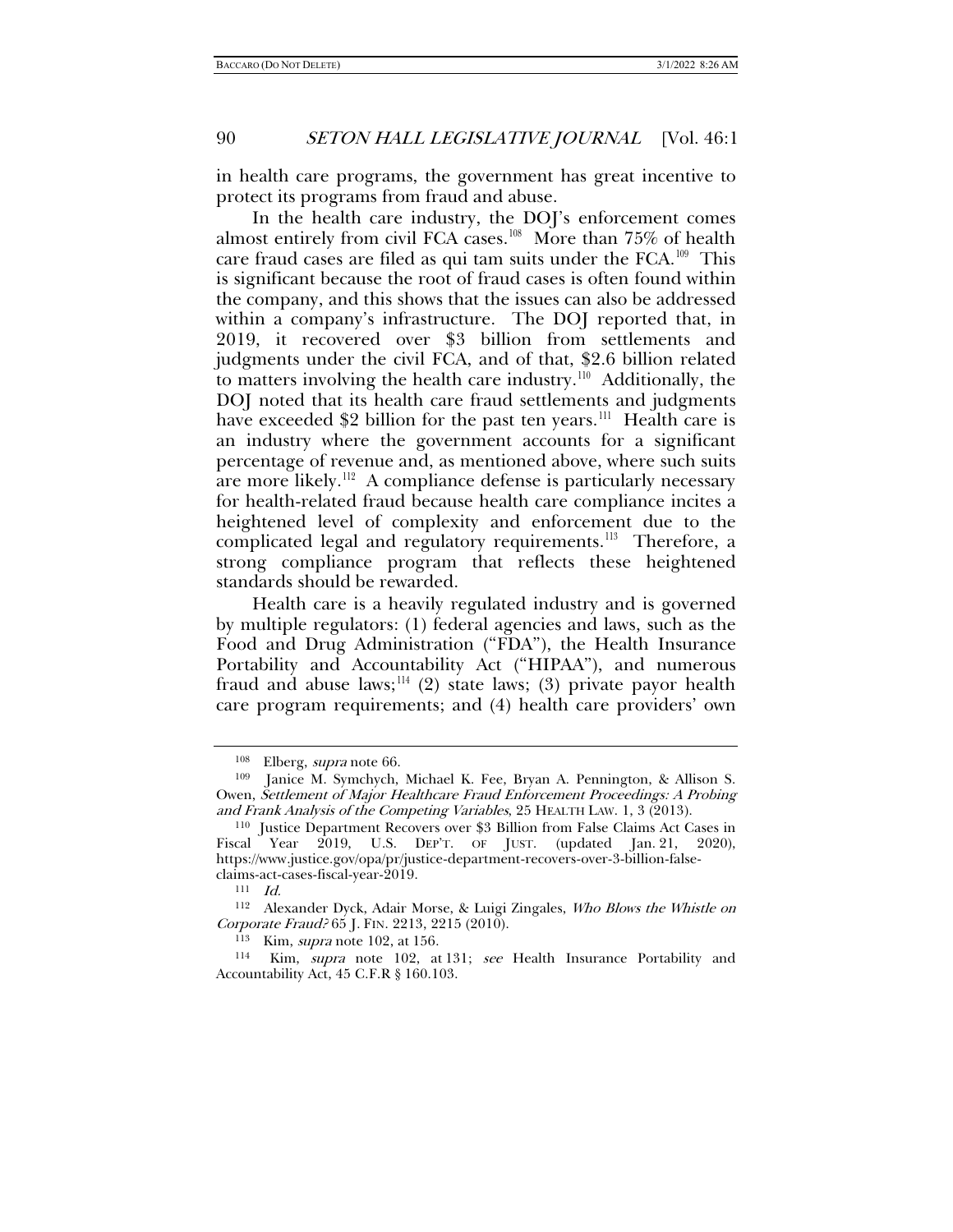<span id="page-18-6"></span>rules and regulations, including their business and ethical principles.[115](#page-18-0) Some health-related federal laws not only provide guidance on compliance programs but actually require certain organizations to establish policies and procedures. For example, the Patient Protection and Affordable Care Act ("PPACA") allows the Department of Health and Human Services ("HHS") to require those participating in Medicare and Medicaid to implement compliance programs.<sup>[116](#page-18-1)</sup>

If a company has a robust compliance program in place, it is more likely the wrongdoing will be discovered before charges are brought.<sup>117</sup> This is supplemental to the benefits offered under the qui tam statute for self-disclosure, however, because a compliance program will never be able to catch every instance of misconduct.<sup>[118](#page-18-3)</sup> A company would still want an effective program in place to protect them if misconduct is not caught right away rather than self-disclosing each time and not addressing the root issue. Uncovering the wrongful conduct early allows the company to mitigate the behavior and may prevent qui tam claims.[119](#page-18-4) This should serve as enough of an incentive for the DOJ to implement a compliance defense so they can better enforce compliance, be consistent, and deter fraud, but they should not go further to allow them to focus on larger fraud and abuse issues. Also, the greatest incentive for the health care companies to establish an effective compliance program is providing this affirmative defense for civil claims to avoid wasting company and government resources and to forge a better company. Additionally, other industries have a compliance incentive in the criminal realm, which is enough to protect them.<sup>[120](#page-18-5)</sup> But since health care is primarily civil law, the incentive also needs to be for civil offenses, otherwise, it does not serve its

- 
- <sup>119</sup> Ehler-Lejcher, *supra* note [5,](#page-1-7) at 1379.
- <sup>120</sup> Huff, supra not[e 26,](#page-4-6) at 1270–71.

<span id="page-18-0"></span><sup>115</sup> Publication of the OIG Compliance Program Guidance for Hospitals, 63 Fed. Reg., 8987, 8988 (Feb. 23, 1998), https://oig.hhs.gov/authorities/docs/cpghosp.pdf [hereinafter OIG Compliance Program Guidance]; Ehler-Lejcher, *supra* not[e 5,](#page-1-7) at 1378.<br><sup>116</sup> Patient Protection and Affordable Care Act, Pub.L. No. 111-148, § 6001,

<span id="page-18-5"></span><span id="page-18-4"></span><span id="page-18-3"></span><span id="page-18-2"></span><span id="page-18-1"></span><sup>124</sup> Stat. 119, 751; Kim, supra not[e 102,](#page-16-7) at 158.

<sup>&</sup>lt;sup>117</sup> Ehler-Lejcher, *supra* note [5,](#page-1-7) at 1379.<br><sup>118</sup> 31 U.S.C. § 3730(d).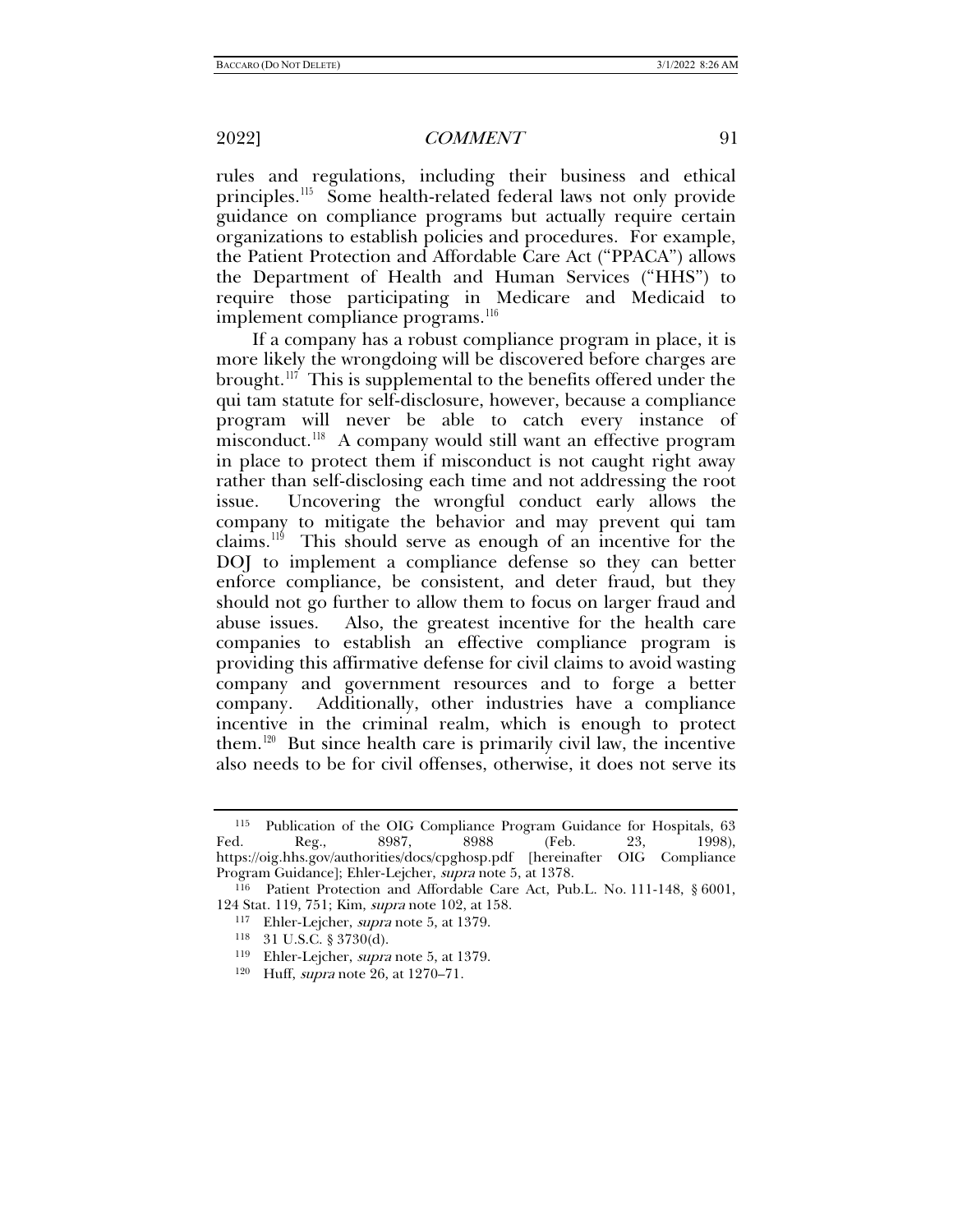purpose. Although there will always be an incentive for companies to have a compliance program to deter fraud, without a defense companies will always be responsible for illegal conduct regardless of their preventative measures.

#### IV. THE SOLUTION

The federal government's current approach of post hoc enforcement to recovering the costs of fraud is ineffective at preventing the fraud from the outset. $121$  Creating a compliance program as an affirmative defense to civil FCA charges will make it more in line with criminal charges, which provide a significant reduction in penalties for compliance programs, and a defense is often advocated for when criminal charges are brought.<sup>[122](#page-19-2)</sup>

<span id="page-19-0"></span>The current damages and penalty structure of the FCA requires, at the very least, a more definitive measurement of rewards. A strong reward system encourages compliance to be taken more seriously and promotes deterrence by increasing the chance that the offender will be caught, thus increasing the cost of committing such fraud.<sup>[123](#page-19-3)</sup> In fact, when the FCA statute was first amended in 1986, Former Assistant Attorney General John R. Bolton noted the "significant deterrent" power of the FCA, stating that the use of civil remedies is an essential element to prevent fraud.<sup>[124](#page-19-4)</sup> Additionally, United States Senator, Chuck Grassley, the primary sponsor of the 1986 amendments, expressed that enforcement of the statute is two-fold: $^{125}$  $^{125}$  $^{125}$  (1) it will allow the government to recuperate fraudulent payments, and; (2) it will deter those who may attempt to defraud the government.<sup>[126](#page-19-6)</sup> When the FCA was amended in 2009, United States Senator Patrick Leahy further emphasized the Act's deterrent value and stated, "[t]he only way you are going to stop [fraud] is to show you are going to stop it."<sup>[127](#page-19-7)</sup> Therefore,

<sup>&</sup>lt;sup>121</sup> Compliance-Focused Reforms, *supra* not[e 14,](#page-3-0) at 8.<br><sup>122</sup> Raspanti & Mackuse, *supra* note 2.

<span id="page-19-7"></span><span id="page-19-6"></span><span id="page-19-5"></span><span id="page-19-4"></span><span id="page-19-3"></span><span id="page-19-2"></span><span id="page-19-1"></span><sup>123</sup> Claire Sylvia & Emily Stabile, Rethinking Compliance: The Role of *Whistleblowers*, 84 UNIV. CIN. L. REV. 451, 462 (2016).<br><sup>124</sup> H.R. REP. NO. 99-660, at 63 (1986).<br><sup>125</sup> Id. at 18. 126 Id.; Sylvia & Stabile, *supra* note [123,](#page-19-0) at 462–63.<br><sup>127</sup> 155 CONG. REC. S4410 (2009) (statement of S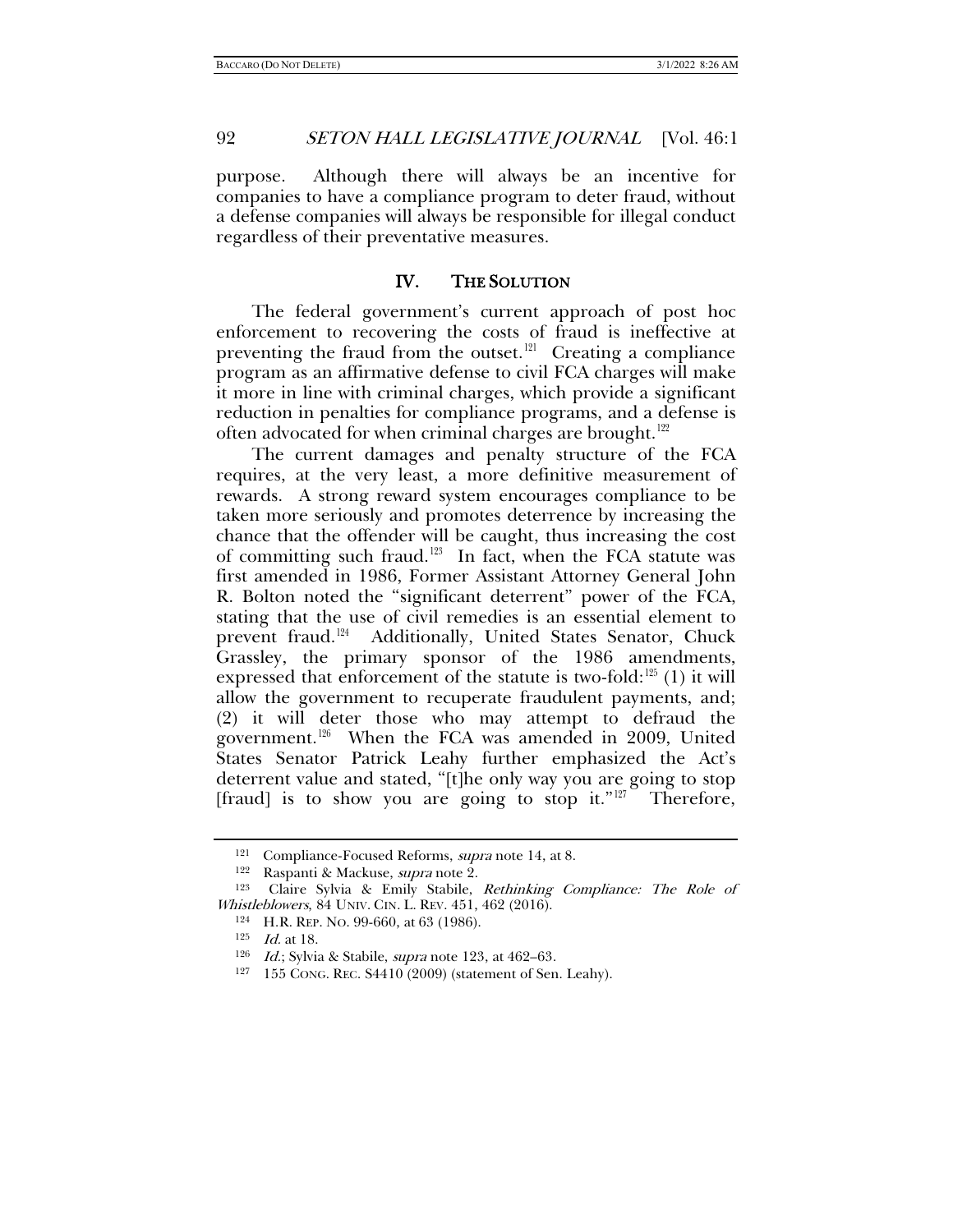establishing an affirmative compliance defense can be accomplished by legislation, but also could be initiated by DOJ's discretionary authority to enact a policy not to pursue charges for companies that actively try to deter fraud and meet a compliance defense standard.<sup>128</sup>

#### A. Factors of a Compliance Defense

A compliance defense to civil charges can be modeled after the suggestions for a defense to criminal charges because they will accomplish the same goal of effectively deterring fraud and promoting companies' compliance efforts. To go further, however, a compliance defense for civil charges must be intricate enough to remedy health care-related fraud.<sup>129</sup> Health care is a very high-risk industry and thus requires reasonably designed programs that include a robust monitoring and reporting system.<sup>130</sup> There are various sources that entities can go to for guidance.

The OIG outlines key compliance program factors specifically for health care providers such as (1) written policies and procedures; (2) the designation of a chief compliance officer; (3) training programs; (4) hotline to receive complaints; (5) appropriate disciplinary action; (6) auditing and monitoring; and  $(7)$  investigation and remediation.<sup>131</sup> There are suggestions that although these guidelines are voluntary, the word "guidance" implies the weight of the law and that compliance programs are evidence of adhering to such law.<sup>[132](#page-20-4)</sup>

Given the above guidance from the OIG, a strong regulatory compliance program will consider what actions the company

<span id="page-20-0"></span><sup>128</sup> Schwartz & Goldberg, supra note [4,](#page-1-6) at 333. Professor Jacob Elberg has also proposed that the DOJ give credit in the form of a reduced multiplier when settling an FCA matter with an organization determined to have had an effective compliance program in place at the time of the offense. Elberg, *supra* note [66.](#page-10-9)<br><sup>129</sup> See supra Part III. <sup>130</sup> OIG Compliance Program Guidance, *supra* note [115](#page-18-6) (noting that

<span id="page-20-3"></span><span id="page-20-2"></span><span id="page-20-1"></span>compliance programs are "especially critical" in the reimbursement and payment areas, where claims and billings are often the source of fraud and abuse and that it is "incumbent" upon the health industry and, especially, corporate officers to assure adequate systems are in place).

<sup>&</sup>lt;sup>131</sup> OIG Compliance Program Guidance, *supra* note [115,](#page-18-6) at 8989.

<span id="page-20-4"></span><sup>132</sup> Kim, supra note [102,](#page-16-7) at 157.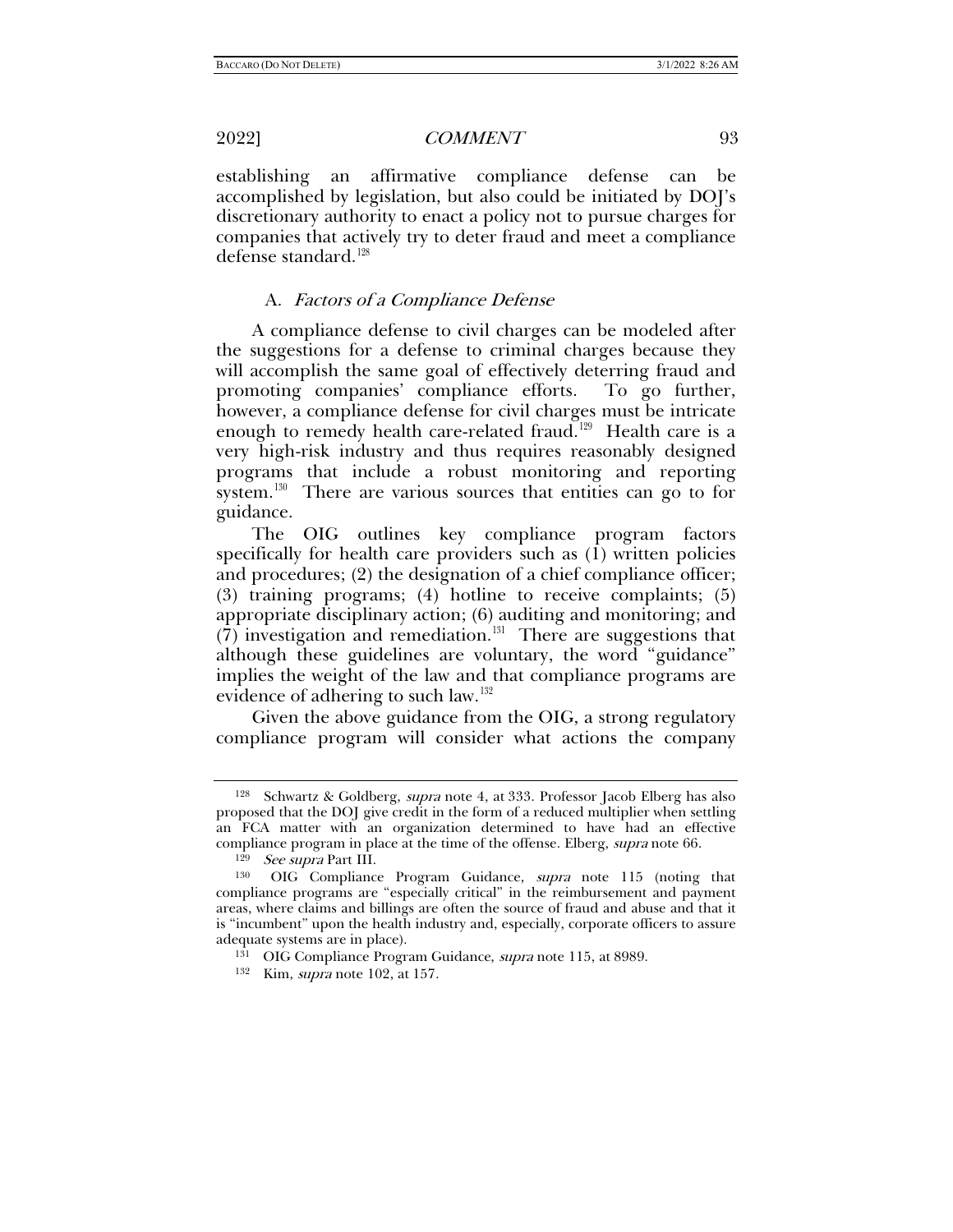takes before and after the violation occurred, including selfreporting, cooperating fully with law enforcement, and taking remedial steps to prevent the recurrence of the act.<sup>[133](#page-21-0)</sup> It is necessary for health care providers and corporate officers to implement effective programs to promote ethical conduct.<sup>[134](#page-21-1)</sup> An effective compliance program accomplishes various important checks for a health care entity. It sets the groundwork for conforming to federal and state laws; it promotes a culture within the business to prevent, detect, and resolve noncompliance; and it fosters adherence to the company's business and ethical principles.<sup>[135](#page-21-2)</sup> The sheer existence of a compliance program will not be enough to negate liability, but protection will be afforded if, proven by a preponderance of the evidence, the company has a functioning program relating to the violation at hand.<sup>[136](#page-21-3)</sup>

While the Sentencing Guidelines do not apply to civil cases, scholars use them as a measure in promoting a compliance defense. Based on the Sentencing Guidelines, scholars suggest that an effective program should have the following elements: "(1) an administrator to oversee its implementation and enforcement; (2) a written set of policies distributed to employees at all levels; (3) a violation reporting process; and (4) a process for disciplining employees who violate company policies."<sup>137</sup> The Sentencing Guidelines direct a company to select a program administrator who is of significant authority.<sup>[138](#page-21-5)</sup> This individual should have "substantial control over the organization or who have a substantial role in the making of policy within the organization."[139](#page-21-6) A committee to oversee the compliance program often considers multiple viewpoints on the subject matter to create a balance among the company and allows the person who exercises the administrator function to be widely  $a$ vailable to employees.<sup>140</sup> Scholars also suggest the administrator

<span id="page-21-4"></span><span id="page-21-3"></span><span id="page-21-2"></span><span id="page-21-1"></span><span id="page-21-0"></span><sup>&</sup>lt;sup>133</sup> Schwartz & Goldberg, *supra* note 4, at 333.<br><sup>134</sup> OIG Compliance Program Guidance, *supra* note [115](#page-18-6) (noting that corporate officers and managers should provide "ethical leadership" to the company).

<sup>&</sup>lt;sup>135</sup> Ehler-Lejcher, *supra* note [5,](#page-1-7) at 1378.<br><sup>136</sup> Walsh & Pyrich, *supra* note [28,](#page-5-6) at 684.<br><sup>137</sup> Webb & Molo, *supra* note 41, at 388.

<sup>&</sup>lt;sup>138</sup> Webb & Molo, *supra* note 41, at 388.

<span id="page-21-6"></span><span id="page-21-5"></span><sup>139</sup> Webb & Molo, supra note [41,](#page-6-11) at 388.

<span id="page-21-7"></span><sup>140</sup> Webb & Molo, supra note [41,](#page-6-11) at 389.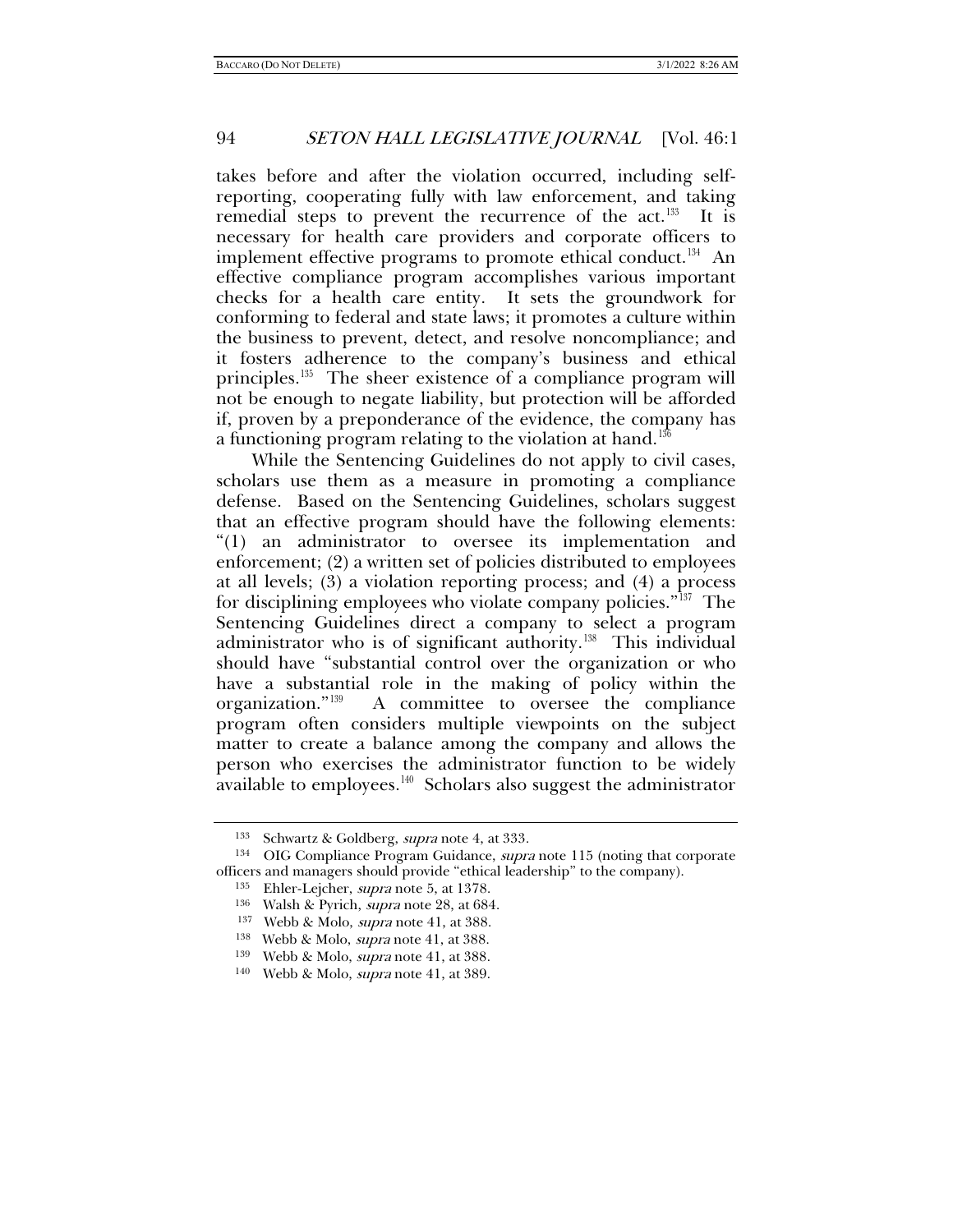should have the authority to implement and disseminate the policies and procedures through training, monitoring, and disciplining; responding appropriately to violations; and updating and revising the program.<sup>141</sup> The written policies should include the company's general code of conduct that applies to all employees and the supplemental policies and procedures that address certain areas of concern and apply only to affected employees.<sup> $142$ </sup> The process for reporting violations should be accessible to employees at all levels without fear of retaliation.<sup>[143](#page-22-2)</sup> The company must provide a system for employees to comfortably report violations because the validity of the compliance program will hinge on its ability to discover any wrongdoing within the organization.<sup> $144$ </sup> Finally, the organization must have a process to impose sanctions on violators.<sup>145</sup> An organization should have disciplinary guidelines with great flexibility, while still achieving a "deterrent and punitive effect."[146](#page-22-5)

Scholars outlined additional elements to an effective compliance program, including timing, subject matter of the program, degree of formality, industry practice, and due diligence.<sup> $147$ </sup> The timing of implementing a compliance program matters, and the program must be established before the offense.[148](#page-22-7) This is because the DOJ does not want to see companies wait to invest in their programs to prevent wrongdoing after the offense was committed.<sup>[149](#page-22-8)</sup>

The issues each compliance program will address widely depend on the type of company.<sup>[150](#page-22-9)</sup> An effective compliance program should cover conduct likely to be considered wrongdoing and anticipate any potential problems.<sup>151</sup> The health

<span id="page-22-0"></span><sup>141</sup> Webb & Molo, supra note [41,](#page-6-11) at 389.

<sup>&</sup>lt;sup>142</sup> Webb & Molo, *supra* note [41,](#page-6-11) at 389-90.

<sup>143</sup> Webb & Molo, supra note [41,](#page-6-11) at 392.

<sup>144</sup> Webb & Molo, supra note [41,](#page-6-11) at 392.

<sup>145</sup> Webb & Molo, supra note [41,](#page-6-11) at 393.

<sup>146</sup> Webb & Molo, supra note [41,](#page-6-11) at 393.

<span id="page-22-10"></span><span id="page-22-9"></span><span id="page-22-8"></span><span id="page-22-7"></span><span id="page-22-6"></span><span id="page-22-5"></span><span id="page-22-4"></span><span id="page-22-3"></span><span id="page-22-2"></span><span id="page-22-1"></span><sup>147</sup> Webb & Molo, supra note [41,](#page-6-11) at 380-82 (citing U.S.S.G. Guidelines Manual  $§ 8C2.5(f).$ 

<sup>&</sup>lt;sup>148</sup> Webb & Molo, *supra* note [41,](#page-6-11) at 380.<br><sup>149</sup> Webb & Molo, *supra* note 41, at 380.

<sup>150</sup> Webb & Molo, supra note [41,](#page-6-11) at 380.

<sup>151</sup> Webb & Molo, supra note [41,](#page-6-11) at 380.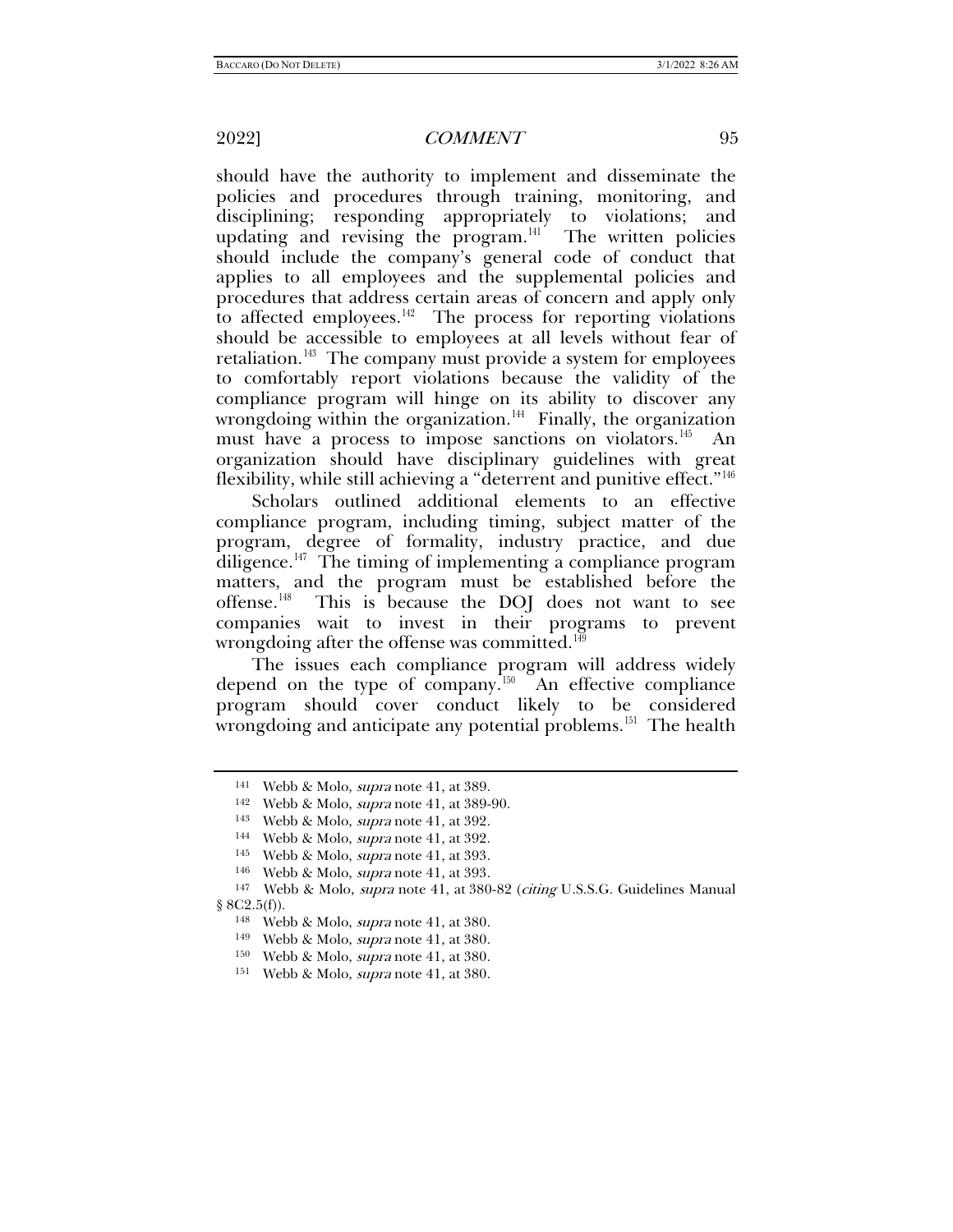care industry involves the types of companies where compliance is especially complex, and their programs require another level of intricacy.[152](#page-23-0) The degree of formality of each compliance program will also depend on the size of the company, and larger organizations should typically have more formal programs.<sup>153</sup> The effectiveness of a compliance program will likely be compared to programs of other companies in the same industry.[154](#page-23-2) Additionally, an adequate compliance program will show that the company exercised due diligence when attempting to detect or prevent any misconduct or wrongdoing.<sup>155</sup> Companies need a high incentive to implement a compliance program that is robust and effective in preventing and detecting fraud because they must adhere to various state, federal, and regulatory laws. Many programs suffer from a lack of funds and resources necessary for an effective compliance program.<sup>156</sup>

Under the current structure, the only benefit afforded to a company is the DOJ's consideration of corrective actions taken in response to civil charges under the FCA.[157](#page-23-5) The discrepancies in rewards from the government discourage companies from creating a dynamic compliance program that invests in training, auditing, and monitoring of policies and procedures.<sup>[158](#page-23-6)</sup> While companies may be encouraged to have compliance programs to reduce fraud in general, without an established compliance defense, their programs will not adequately protect them. Greater incentives would encourage better detection,

<span id="page-23-0"></span> $152$  See generally Kim, supra note [102;](#page-16-7) see also supra Part III on How the Gap

<span id="page-23-2"></span><span id="page-23-1"></span>Impacts the Health Care Industry.<br>
<sup>153</sup> Webb & Molo, *supra* note [41,](#page-6-11) at 381.<br>
<sup>154</sup> Webb & Molo, *supra* note 41, at 381.<br>
<sup>155</sup> Webb & Molo, *supra* note 41, at 381–82.<br>
<sup>156</sup> See generally Hui Chen & Eugene Soltes, *Wh* and How to Fix Them, 96 HARV. BUS. REV. 116 (2018).

<span id="page-23-5"></span><span id="page-23-4"></span><span id="page-23-3"></span><sup>157</sup> Department of Justice Issues Guidance on False Claims Act Matters and Updates Justice Manual, U.S. DEP'T. OF JUST. (May 2019), https://www.justice.gov/opa/pr/department-justice-issues-guidance-false-claims-actmatters-and-updates-justice-manual (stating that "remedial measures may include undertaking a thorough analysis of the root cause of the misconduct, appropriately disciplining or replacing those responsible for the misconduct, accepting responsibility for the violation and implementing or improving compliance programs"); see also Guidelines for Cooperation and Remediation in FCA Matters, supra note 70.

<span id="page-23-6"></span><sup>&</sup>lt;sup>158</sup> Narine, *supra* note [43,](#page-7-5) at 46.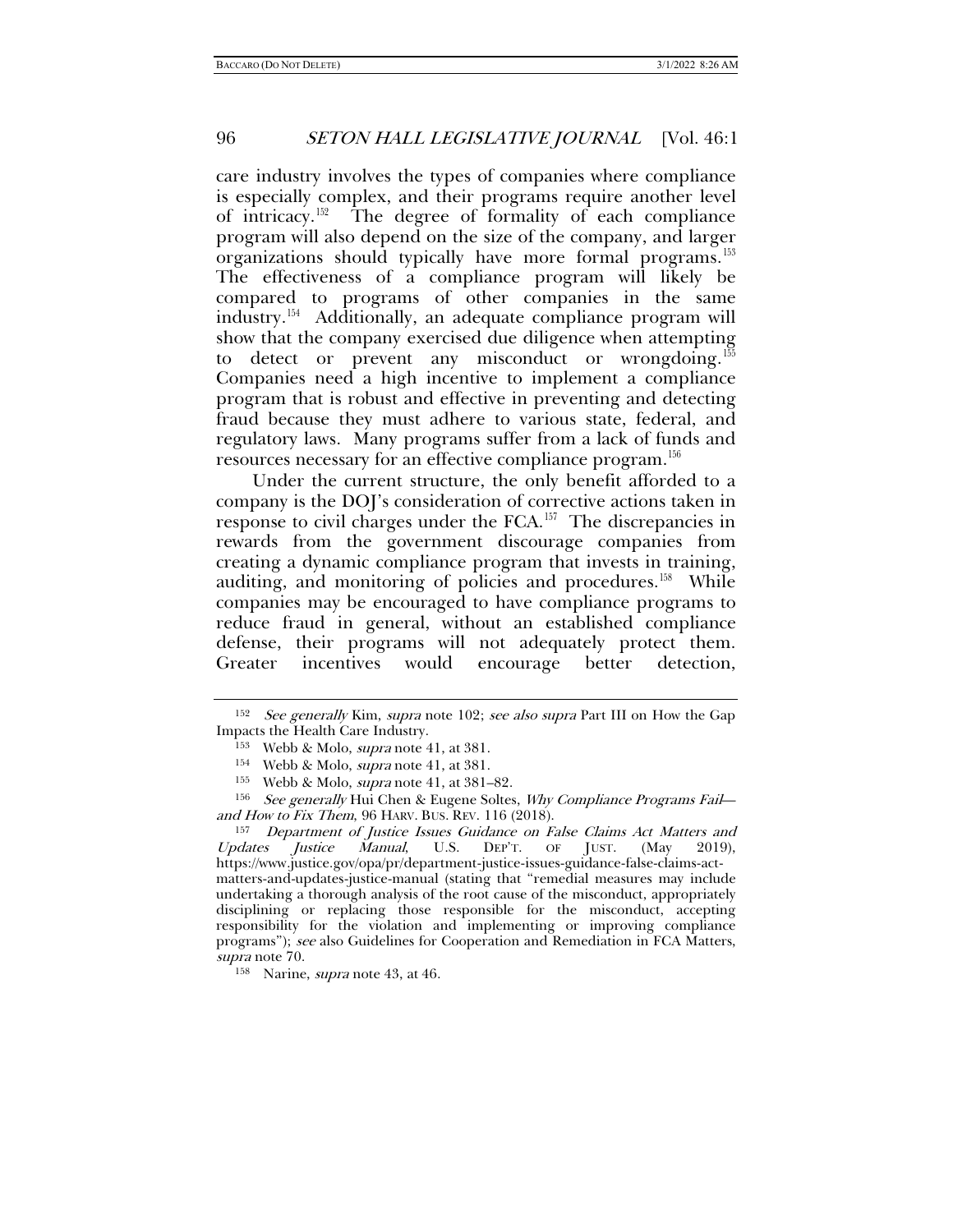documentation, and investigation of activities that companies may otherwise choose to ignore.<sup>159</sup> Comparatively, the United States' approach to corporate liability, and specifically in the criminal context, differs from other countries.<sup>[160](#page-24-1)</sup> One article cites Representative Bobby Scott, a member of Congress, arguing that with global businesses being so interconnected today, the United States should not be disadvantaged by "over-aggressive" corporate penalties.[161](#page-24-2) This could also be applicable to civil FCA claims because corporations should not be subject to harsher treatment when facing claims under the FCA. In the criminal context, a fine imposed on an organization will be reduced if the compliance program was implemented prior to the violation.<sup>162</sup> But, the influence of an effective compliance program is not limited to criminal law; it also helps fight civil lawsuits.<sup>163</sup> The notes to the amendment of Chapter Eight of the Sentencing Guidelines provide that the section is influenced by the federal criminal law, but an effective compliance program will also facilitate compliance with all applicable laws.<sup>[164](#page-24-5)</sup>

Proponents of an affirmative compliance defense to criminal charges argue that the factors considered to prevail are just as applicable to civil charges.<sup>165</sup> The company must prove it established a compliance program designed to deter, detect, punish, and disclose illegal behavior.<sup>166</sup> The organization must also present evidence of the program in action during the particular issue at hand, such as whether the employee was trained, their reward system, and auditing and monitoring procedures.[167](#page-24-8) The DOJ, as well as judges, will be able to assess an effective compliance program based on the standards set by

<span id="page-24-2"></span><span id="page-24-1"></span><span id="page-24-0"></span><sup>&</sup>lt;sup>159</sup> Narine, *supra* note [43,](#page-7-5) at 46.<br><sup>160</sup> Narine, *supra* note [43,](#page-7-5) at 81. 161 Narine, supra note 43, at 81 (citing Foreign Corrupt Practices Act: Hearing Before the Subcomm. on Crime, Terrorism, and Homeland Security of the H. *Comm. on the Judiciary.* 112th Cong. 19-45 (2011)).  ${}^{162}$  *See* U.S.S.G. § 8C2.5(f)(1).

<sup>163</sup> Raspanti & Mackuse, supra note [2,](#page-0-4) at 24.

<span id="page-24-8"></span><span id="page-24-7"></span><span id="page-24-6"></span><span id="page-24-5"></span><span id="page-24-4"></span><span id="page-24-3"></span><sup>&</sup>lt;sup>164</sup> Raspanti & Mackuse, *supra* note [2,](#page-0-3) at 24 (citing U.S.S.G. Manual app. C, Amendment 673).<br><sup>165</sup> Narine, *supra* note [43,](#page-7-5) at 81.

<sup>166</sup> Narine, supra note [43,](#page-7-5) at 81.

<sup>167</sup> Narine, supra note [43,](#page-7-5) at 81.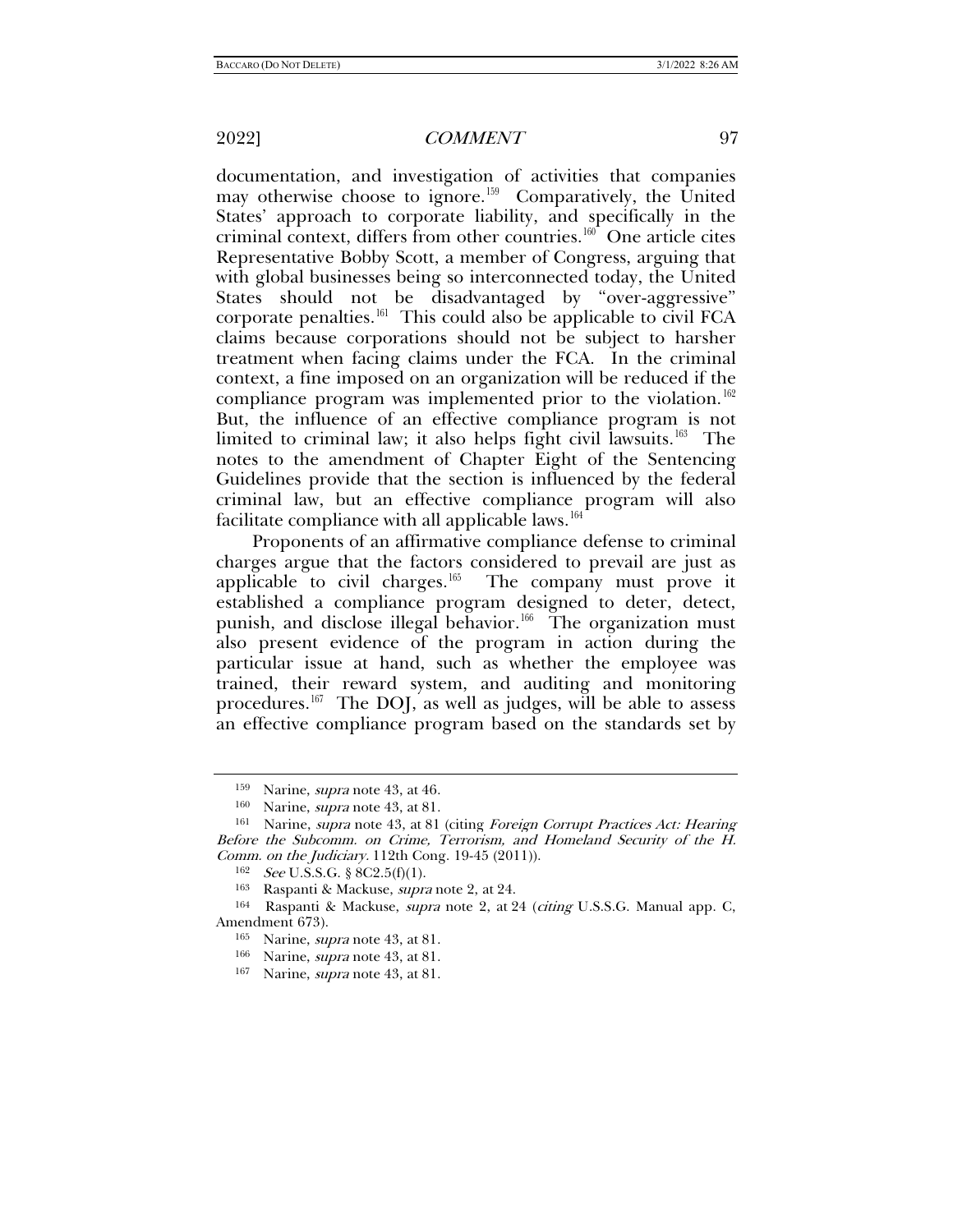<span id="page-25-10"></span>the Sentencing Guidelines and be able to identify any deceiving or artificial programs.<sup>168</sup> The program must show its effectiveness and that it prevents some misconduct.<sup>[169](#page-25-1)</sup> The programs can also be assessed based on their reasonableness when compared to other similar companies. $170$ 

Another aspect of the defense is the burden on the government, and ideally, if a prosecutor cannot show an organization's compliance program was ineffective in detecting and preventing fraud, they should not pursue the matter further.<sup>171</sup> Existing caselaw illustrates that the existence of an effective compliance program will be a factor in determining civil liability for an organization and the potential consequences. $172$ The court in United States ex rel. Hunt v. Merck-Medco Managed Care, provides that a corporation's ineffective compliance program could establish the "knowingly" factor of a false claim.<sup>173</sup> In the case, two pharmacists filed a qui tam suit against Medco Health Solutions alleging violations of the FCA.<sup>174</sup> The government argued that Medco failed to have an effective compliance program in place to detect and prevent false claims and thus knowingly submitted false claims.<sup>[175](#page-25-7)</sup> The court agreed that such evidence of non-existent or insufficient compliance programs satisfies the requirements under the  $FCA$ .<sup>[176](#page-25-8)</sup> The case was settled before trial, so the question of ultimate consequences for failure to implement an effective compliance program is left open;[177](#page-25-9) nonetheless, it follows that when there is significant civil exposure for lack of an effective program, there should be an affirmative defense for the successful implementation of an effective program.

<span id="page-25-1"></span><span id="page-25-0"></span><sup>168</sup> Amitai Aviram, In Defense of Imperfect Compliance Programs, 32 FLA. ST. UNIV. L. REV. 763, 769 (2005).

<sup>169</sup> Id.

<sup>170</sup> Narine, *supra* note [43,](#page-7-5) at 47-48.

<sup>&</sup>lt;sup>171</sup> Narine, *supra* note [43,](#page-7-5) at 86.

<span id="page-25-8"></span><span id="page-25-7"></span><span id="page-25-6"></span><span id="page-25-5"></span><span id="page-25-4"></span><span id="page-25-3"></span><span id="page-25-2"></span><sup>&</sup>lt;sup>172</sup> See United States ex rel. Hunt v. Merck-Medco Managed Care, L.L.C., 336 F. Supp. 2d 430 (E.D. Pa. 2004).

 $173$  Id. at 441.

 $174$  *Id.* at 434.

 $175$  *Id.* at 441.

<sup>176</sup> Id.

<span id="page-25-9"></span><sup>177</sup> Id.; Raspanti & Mackuse, *supra* not[e 2,](#page-0-3) at 26.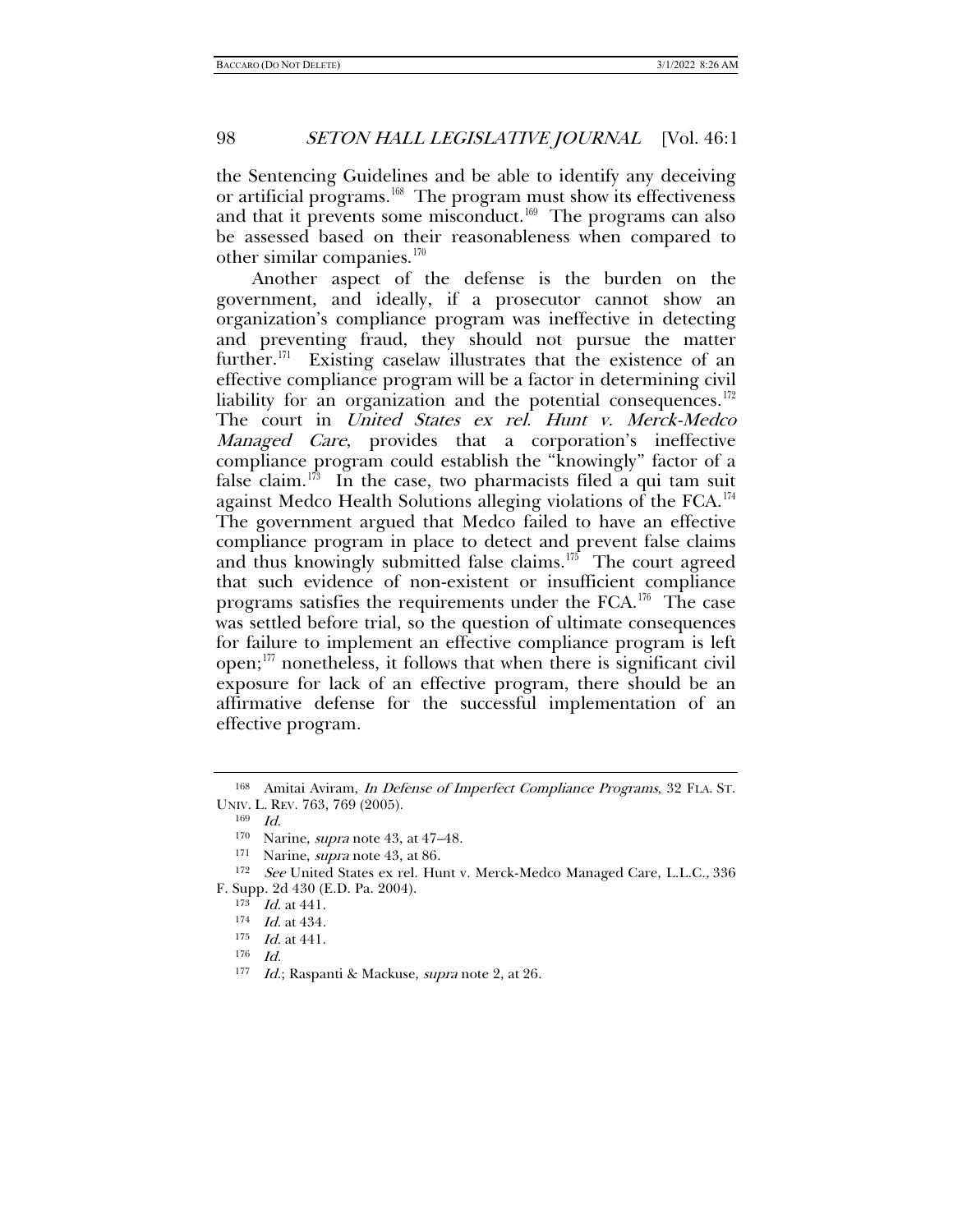The main argument that an organization should espouse in using their compliance program as a defense is that the entity is a "good corporate citizen," and the misconduct was the result of a rogue employee.<sup>178</sup> Also, an incentive for a concrete compliance defense will foster an environment that discourages wrongdoing.<sup>[179](#page-26-1)</sup> Although wrongdoing can still occur despite an effective compliance program, a company will be able to address the issue swiftly and minimize any risks or consequences.<sup>180</sup> Establishing a formal compliance defense will initiate a shift in companies' deterrence mechanisms from fear to social responsibility.<sup>181</sup> To accomplish this, some scholars suggest that a compliance defense requires not only a law enforcement approach, but also a community-based approach.<sup>182</sup> The idea is to change current employee perceptions of compliance programs—that they are not in their best interest—to reflect that compliance programs are a valuable and necessary component of companies. [183](#page-26-5) The DOJ will want to signal to the health care community that they have made fighting fraud and corruption priorities and that compliance is for the common good.<sup>[184](#page-26-6)</sup>

#### B. Benefits of Implementing a Compliance Program

<span id="page-26-0"></span>Implementing and maintaining compliance programs are expensive and time-consuming tasks.<sup>[185](#page-26-7)</sup> A company may weigh

A compliance program implemented solely to meet external, regulatory demands can lose legitimacy with employees within the corporation who grow to see the program as not 'valued, necessary, or useful' and not in their best interests. Not only does the program lose legitimacy, but so do the ethical values the program is designed to further.

<span id="page-26-7"></span><span id="page-26-6"></span><sup>184</sup> Schwartz & Goldberg, supra note [4,](#page-1-6) at 337; Elberg, supra note [66](#page-10-9) ("DOJ's failure to separate good from bad corporate actors is a failure not only from both a deterrence and a retributive perspective, but in undermining perceptions of fairness and legitimacy").

185 Walsh & Pyrich, *supra* note [28,](#page-5-6) at 679.

<sup>178</sup> Webb & Molo, supra note [41,](#page-6-11) at 376.

<sup>&</sup>lt;sup>179</sup> Webb & Molo, *supra* note [41,](#page-6-11) at 376.

<sup>180</sup> Webb & Molo, supra note [41,](#page-6-11) at 376.

<sup>&</sup>lt;sup>181</sup> Schwartz & Goldberg, *supra* not[e 4,](#page-1-6) at 337.<br><sup>182</sup> Schwartz & Goldberg, *supra* note 4, at 337.

<span id="page-26-5"></span><span id="page-26-4"></span><span id="page-26-3"></span><span id="page-26-2"></span><span id="page-26-1"></span><sup>&</sup>lt;sup>183</sup> See David Hess, Enhancing the Effectiveness of the Foreign Corrupt Practices Act Through Corporate Social Responsibility, 73 OHIO ST. L. J. 1121, 1137 (2012)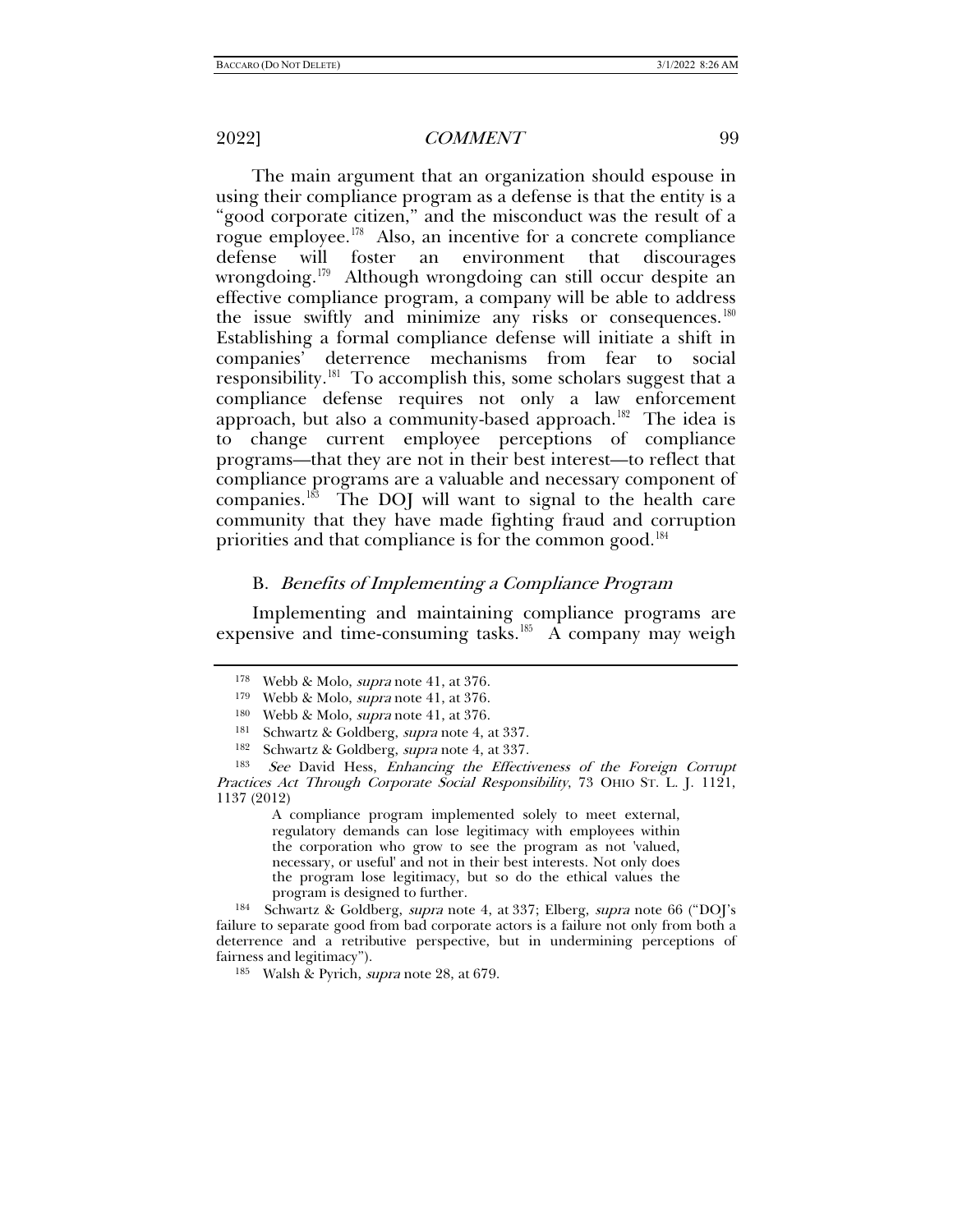the significant costs against the inability of a compliance program to yield a significant benefit.<sup>[186](#page-27-0)</sup> Under the current framework, a company may refuse to implement a compliance program, but as discussed below, with an affirmative defense in place, the company would not be penalized for self-policing, but instead rewarded for it.<sup>187</sup> A compliance program will allow management to have a better view of employees' behaviors, decrease exposure to legal action, improve morale among employees, and improve communication.[188](#page-27-2) The defense can also encourage good corporate citizenship and long-term cost-effectiveness.[189](#page-27-3)  Employee liability of misconduct can serve to improve corporate conduct within the company, and creating a compliance defense will further this goal of internal monitoring.<sup>[190](#page-27-4)</sup> An effective compliance program can also present a positive public image and show that the company is taking the steps necessary to mitigate the misconduct.<sup>191</sup> In turn, this creates a reputation that is useful for the company and its business.<sup>[192](#page-27-6)</sup> Overall, companies may not invest in a compliance program because of its huge expense unless there is a huge reward. By implementing these changes, companies will realize the investment is worth it.

A compliance program serves as a signal to the company's employees of the company's clear intention to abide by the law.<sup>193</sup> Not only does a strong program provide employees with clear expectations that may prevent them from unintentionally deviating from the law or guidelines, but it will also discourage an employee from intentionally engaging in misconduct because they are aware that the company will disapprove and discipline them.<sup>[194](#page-27-8)</sup> While many hold compliance defense arguments as pertinent in criminal charges, they are just as applicable to civil charges and will greatly assist the health care industry in proving

<span id="page-27-0"></span><sup>&</sup>lt;sup>186</sup> Walsh & Pyrich, *supra* note [28,](#page-5-6) at 679.<br><sup>187</sup> Walsh & Pyrich, *supra* note 28, at 680.

<span id="page-27-3"></span><span id="page-27-2"></span><span id="page-27-1"></span><sup>&</sup>lt;sup>188</sup> Ehler-Lejcher, *supra* note 5, at 1381–82.<br><sup>189</sup> Walsh & Pyrich, *supra* note [28,](#page-5-6) at 680.

<span id="page-27-4"></span><sup>&</sup>lt;sup>190</sup> Walsh & Pyrich, *supra* note [28,](#page-5-6) at 680.<br><sup>191</sup> Walsh & Pyrich, *supra* note 28, at 680.

<span id="page-27-6"></span><span id="page-27-5"></span><sup>192</sup> Walsh & Pyrich, supra note [28,](#page-5-6) at 680–81.

<span id="page-27-7"></span><sup>193</sup> Walsh & Pyrich, supra note [28,](#page-5-6) at 680.

<span id="page-27-8"></span><sup>194</sup> Walsh & Pyrich, supra note [28,](#page-5-6) at 680.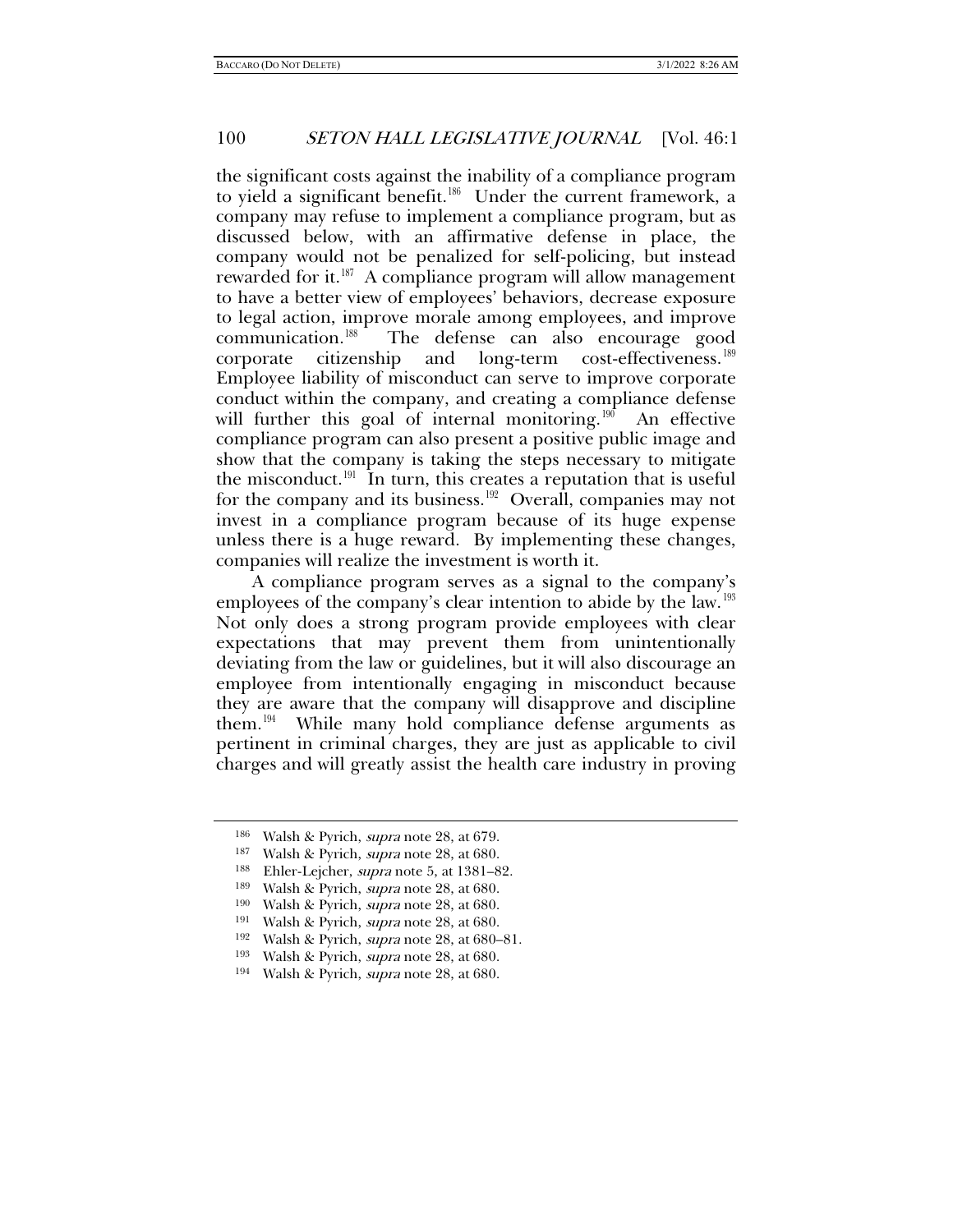compliance when parties bring claims under the FCA.[195](#page-28-0)  Structuring an effective compliance program helps health care providers achieve their premiere goal of providing quality care to patients and customers.<sup>196</sup> Ultimately, a compliance program will become cost-effective for the corporation and law enforcement by saving money and resources.<sup>[197](#page-28-2)</sup>

Although a compliance program will cost time and money in legal fees and employee productivity time, a compliance defense as an incentive will make the costs worthwhile.<sup>198</sup> Handling misconduct without a compliance program will cost far more in financial penalties, litigation, employee productivity time, and efforts to remedy their reputation than if a program was established in the first place.<sup>199</sup> Additionally, the benefits are twofold because the company will not have to expend additional time or money, and the government will not have to prosecute further, thus saving their money and resources.<sup>[200](#page-28-5)</sup> If an employee does commit a fraudulent act, a compliance program can detect the misconduct that otherwise may have slid under the radar of management and law enforcement.<sup>[201](#page-28-6)</sup> Even if companies do not reveal the misconduct right away, compliance programs are still important because companies will want to address the root cause of the issue to prevent it from happening again, rather than receiving a reward for self-disclosing the wrongdoing, but not mitigating the principal cause further. Adding an affirmative compliance defense into the current standard of liability aligns with the goals of the law that attempt to "measure, encourage, and reward" lawful behavior.<sup>202</sup> An affirmative defense would also serve the public in making the standards fair and more predictable while limiting prosecutorial discretion.<sup>203</sup>

<span id="page-28-3"></span><span id="page-28-2"></span><span id="page-28-1"></span><span id="page-28-0"></span><sup>195</sup> Narine, supra note [43,](#page-7-5) at 81; Kim, supra note [102,](#page-16-7) at 157 ("Compliance programs are 'evidence' of complying with the law.").

<sup>&</sup>lt;sup>196</sup> OIG Compliance Program Guidance, *supra* note [115,](#page-18-6) at 8987-88.

<sup>&</sup>lt;sup>197</sup> Walsh & Pyrich, *supra* note [28,](#page-5-6) at 681.

<sup>198</sup> Walsh & Pyrich, supra note [28,](#page-5-6) at 681–82.

<sup>&</sup>lt;sup>199</sup> Walsh & Pyrich, *supra* note [28,](#page-5-6) at 681–82.<br><sup>200</sup> Walsh & Pyrich, *supra* note 28, at 684.<br><sup>201</sup> Walsh & Pyrich, *supra* note 28, at 679.

<sup>&</sup>lt;sup>202</sup> Pamela H. Bucy, Corporate Criminal Liability: When Does it Make Sense?,

<span id="page-28-8"></span><span id="page-28-7"></span><span id="page-28-6"></span><span id="page-28-5"></span><span id="page-28-4"></span><sup>46</sup> AM. CRIM. L. REV. 1437, 1442 (2009). <sup>203</sup> Id. at 1445–46.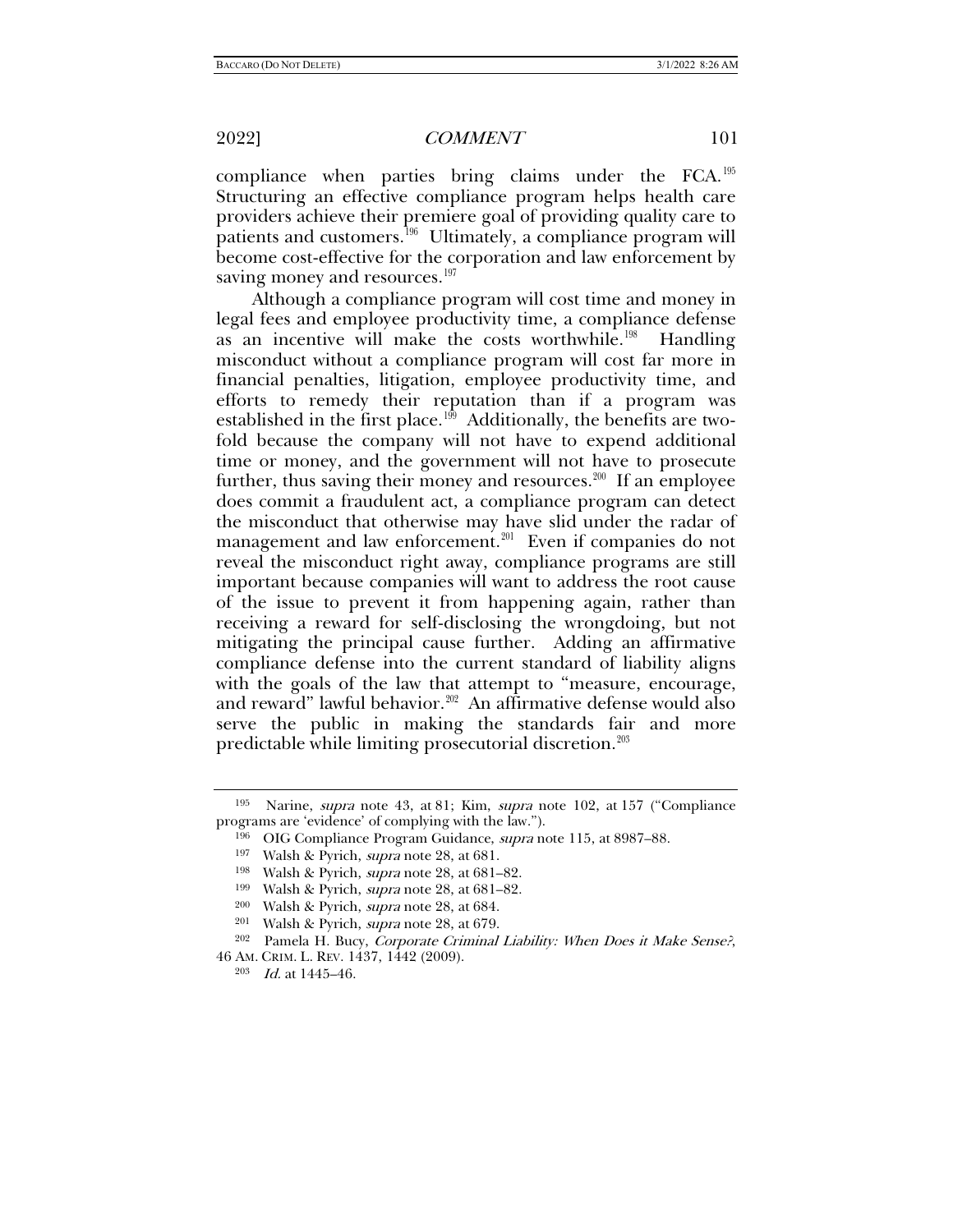#### C. Opposition

Opponents to an affirmative compliance defense posit that it would be a futile effort because companies will not want to finance litigation until the end or will push to settle in fear of losing at trial.<sup>[204](#page-29-0)</sup> To resolve those issues, some scholars suggest that companies could seek a declaratory judgment or pretrial motion after charges have been filed to establish their ability to utilize the defense at the outset and will not be required to endure costly litigation if it is not necessary.<sup>[205](#page-29-1)</sup> Another approach is to raise the defense at the earliest stages of negotiations with the government so they would not prosecute any further nor attach any penalties or fines.<sup>[206](#page-29-2)</sup>

<span id="page-29-7"></span>One scholar argues that with a compliance defense at a company's disposal, they may elect to establish the bare minimum of a compliance program, labeled as "windowdressing," which will not be truly effective, yet they will still be able to take advantage of the defense. $207$  Although "windowdressing" is of concern with this type of defense, the standard for evoking the defense will be a high bar to meet. A company will have to show "by a preponderance of the evidence that it has implemented a practical, functioning program relating to the . . . violation."[208](#page-29-4) Top management will have to testify that their company implemented the program correctly and they reasonably believed they were meeting all standards to prevent the misconduct.[209](#page-29-5) Companies should also have to show evidence of training, anything that could have led to the wrongdoing, and the auditing and monitoring systems.<sup>210</sup> Others have suggested preventing companies from persuading a court or agency of the strength of their compliance program but not investing additional resources to prevent wrongdoing, a third-party or government entity should audit the program before raising the

<sup>&</sup>lt;sup>204</sup> See Schwartz & Goldberg, supra note [4,](#page-1-6) at 333–34.<br><sup>205</sup> Schwartz & Goldberg, supra not[e 4,](#page-1-6) at 333.

<sup>206</sup> Narine, supra note [43,](#page-7-5) at 47.

<span id="page-29-6"></span><span id="page-29-5"></span><span id="page-29-4"></span><span id="page-29-3"></span><span id="page-29-2"></span><span id="page-29-1"></span><span id="page-29-0"></span><sup>207</sup> Kimberly D. Krawiec, Organizational Misconduct: Beyond the Principal-Agent Model, 32 FLA. ST. UNIV. L. REV. 571, 572, 574 (2005).<br><sup>208</sup> Walsh & Pyrich, *supra* note [28,](#page-5-6) at 684.<br><sup>209</sup> Schwartz & Goldberg, *supra* not[e 4,](#page-1-6) at 332.

<sup>210</sup> Narine, supra note [43,](#page-7-5) at 47.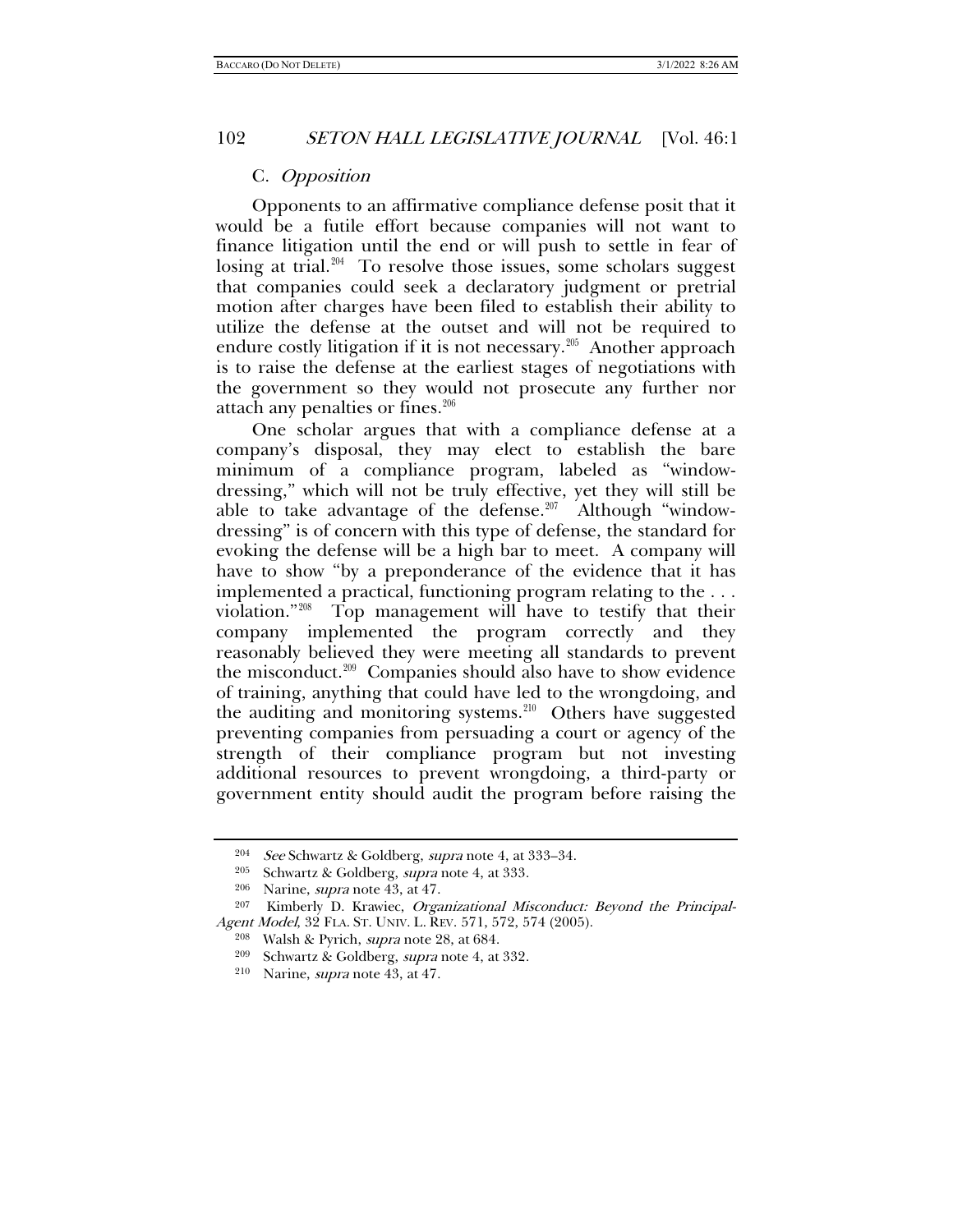defense.<sup>211</sup>

Additionally, some scholars argue that judges or juries are not equipped to assess a compliance program and its effectiveness on corporate misconduct.<sup>212</sup> One response to this opposition is that even if courts cannot identify the most favorable compliance program, they can determine those that are helpless.<sup>[213](#page-30-2)</sup> Also, the company's goal is to invoke the compliance defense to prove to prosecutors early on that they had the proper measures in place, thus ideally avoiding court.<sup>214</sup> This would allow the DOJ and experts who are more equipped with the proper knowledge to determine its effectiveness.

Another counterpoint to those who think companies will invoke the defense without a truly effective program is that legal liability is not the only harm a company may face for corporate wrongdoing.<sup>[215](#page-30-4)</sup> The publicity effects may harm the company far worse than legal penalties, providing another incentive to adhere to an effective compliance regime, to show the public that they comply with the law.<sup>[216](#page-30-5)</sup> Furthermore, there is a whole arsenal of benefits to implementing a compliance program beyond its use<br>in a legal proceeding.<sup>217</sup> Some of these benefits include Some of these benefits include "increasing the social welfare" of the company, such that it deters any wrongdoing and presents to the public the image of compliance, and in turn, creates a perception to the employees that the program works. $^{218}$  $^{218}$  $^{218}$  A robust compliance defense would encourage companies to monitor their business and employees internally, timely mitigate risks, and cooperate with law enforcement after a violation is discovered; it ultimately would enable a company to make a deliberate decision to invest in its compliance program.<sup>[219](#page-30-8)</sup>

<span id="page-30-0"></span><sup>&</sup>lt;sup>211</sup> Narine, *supra* note [43,](#page-7-5) at 47.<br><sup>212</sup> Krawiec, *supra* note [207,](#page-29-7) at 580–81.

<sup>&</sup>lt;sup>213</sup> Aviram, *supra* note [168,](#page-25-10) at 769.<br><sup>214</sup> Narine, *supra* note 43, at 81–82.

<sup>&</sup>lt;sup>215</sup> Aviram, *supra* note [168,](#page-25-10) at 765. <sup>216</sup> Aviram, *supra* note 168, at 765.

<span id="page-30-8"></span><span id="page-30-7"></span><span id="page-30-6"></span><span id="page-30-5"></span><span id="page-30-4"></span><span id="page-30-3"></span><span id="page-30-2"></span><span id="page-30-1"></span><sup>&</sup>lt;sup>217</sup> Aviram, *supra* note [168,](#page-25-10) at 765; *see supra* Part IV on Benefits of Implementing a Compliance Program.

<sup>&</sup>lt;sup>218</sup> Aviram, *supra* note [168,](#page-25-10) at 768, 774.<br><sup>219</sup> Narine, *supra* note [43,](#page-7-5) at 49–50.